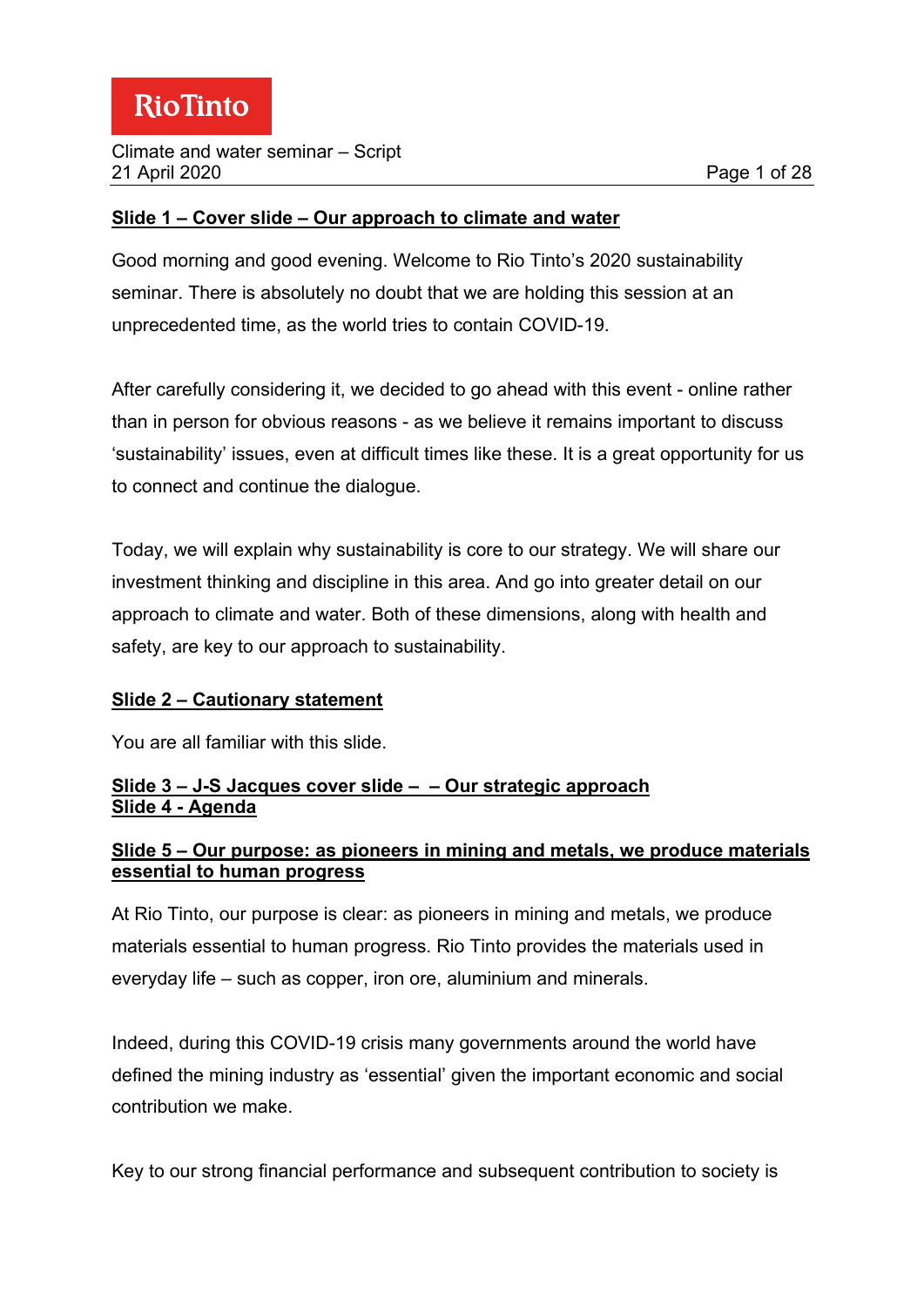sustainability, an important enabler of our strategy.

Our aim remains to perform today and transform for tomorrow. A tomorrow that will, no doubt, be very different from today. Under any future scenario, we remain certain that both a strong financial and sustainability performance will continue to serve our customers, communities and shareholders well.

#### **Slide 6 – Navigating the impact of COVID-19**

Let me start with a few comments on COVID-19, which is a human tragedy on a global scale. At Rio Tinto, we have five key focus areas:

- To maintain the health and safety of our employees and communities
- To deliver product to our customers, by protecting our assets
- To generate cash to maintain our balance sheet strength
- To manage our partnerships with governments, customers, suppliers and shareholders
- And to stay resilient as a business and as a team

All of our operations are currently running, and we continue to deliver products to our customers, and contribute to economies and communities. This is absolutely vital right now. Rio Tinto has introduced a number of measures, to protect our employees and assets. We have Business Resilience Teams in action across the business. We have introduced a number of health measures to protect our employees and communities, such as increased health and safety controls at all of our operations, a reduction in the number of fly-in fly-out employees at some of our sites and many of our teams are working from home.

Although there have been some inevitable impacts on our business, our aim is to remain resilient and to emerge from this crisis stronger. Rio Tinto's strong balance sheet and world class asset portfolio, means we are well positioned to do this.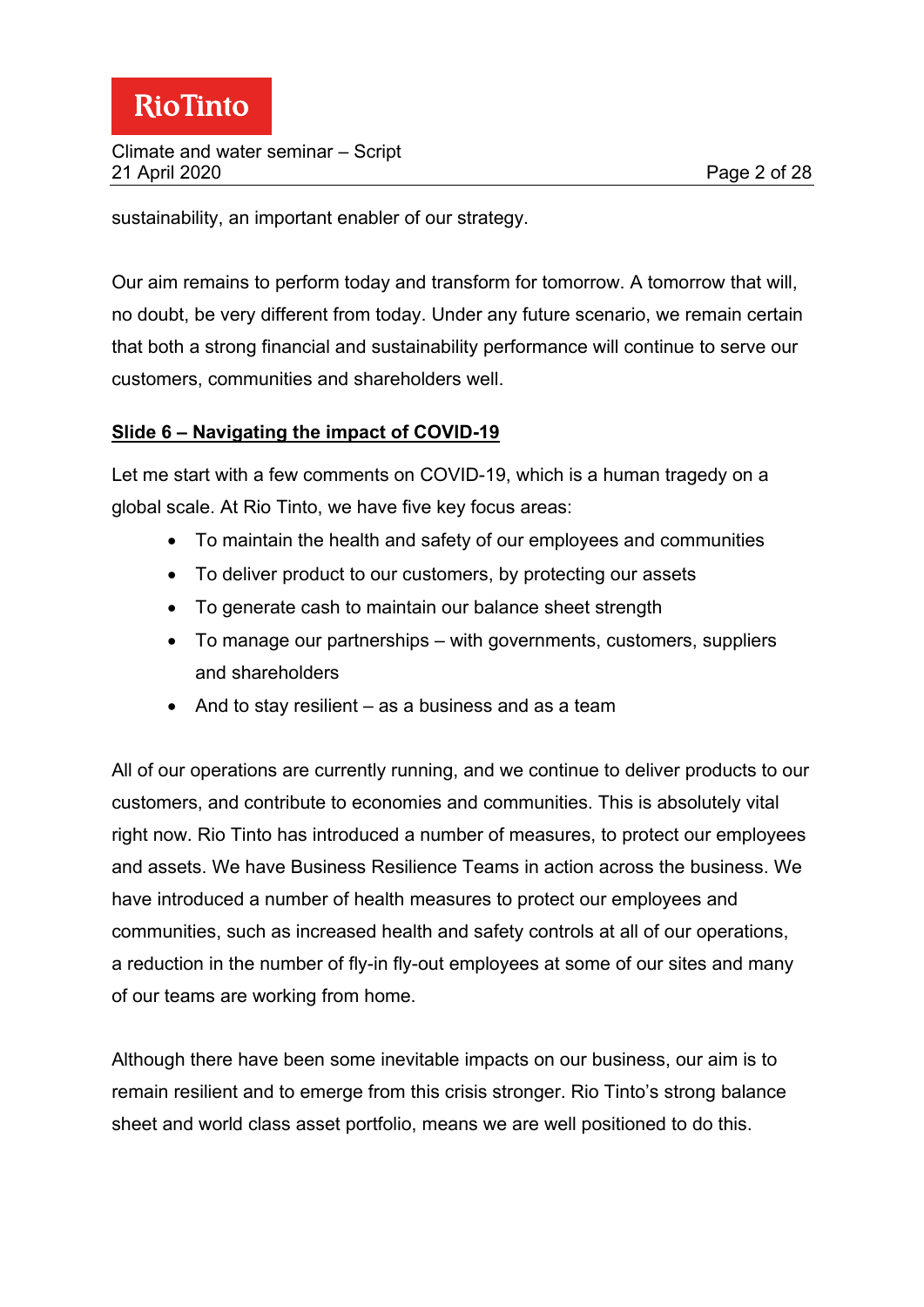#### Climate and water seminar – Script 21 April 2020 Page 3 of 28

#### **Slide 7 – Pressures are growing in a 'New Era' of complexity**

Let me share some views on how we see the world. For some time now we have talked about a 'new era' of complexity. One of growing political tensions, higher societal expectations, and technology disruption. These three interconnected forces remain highly relevant, and in many respects they have become even more so this year. Through this current health crisis we can see all of these dimensions at play, with different tension points.

Although, at Rio we do not see this era of 'complexity' as presenting just downside risk. There is plenty of opportunity as well. We have applied our 4Ps strategy across a number of future scenarios and under each of them, we believe we are well positioned for success.

I am confident we will continue to deliver:

- high quality products for our customers;
- superior value for our shareholders; and
- wealth for all of our communities in the years to come.

Underpinning our ability to do this is, sustainability.

# **Slide 8 – Our assets mirror global demand themes**

Rio has a significant role to play in the transition to a low-carbon economy. Iron ore is an essential ingredient of steel, and steel is an essential material for human progress. There is no viable, low-carbon alternative as things stand. And in iron ore we have a world-class business delivering a 72% EBITDA margin in 2019.

Our Canadian aluminium business is at the bottom of the cost and emissions curve, thanks to our hydro base and sector-leading technology. It is well positioned to meet future market demands in North America.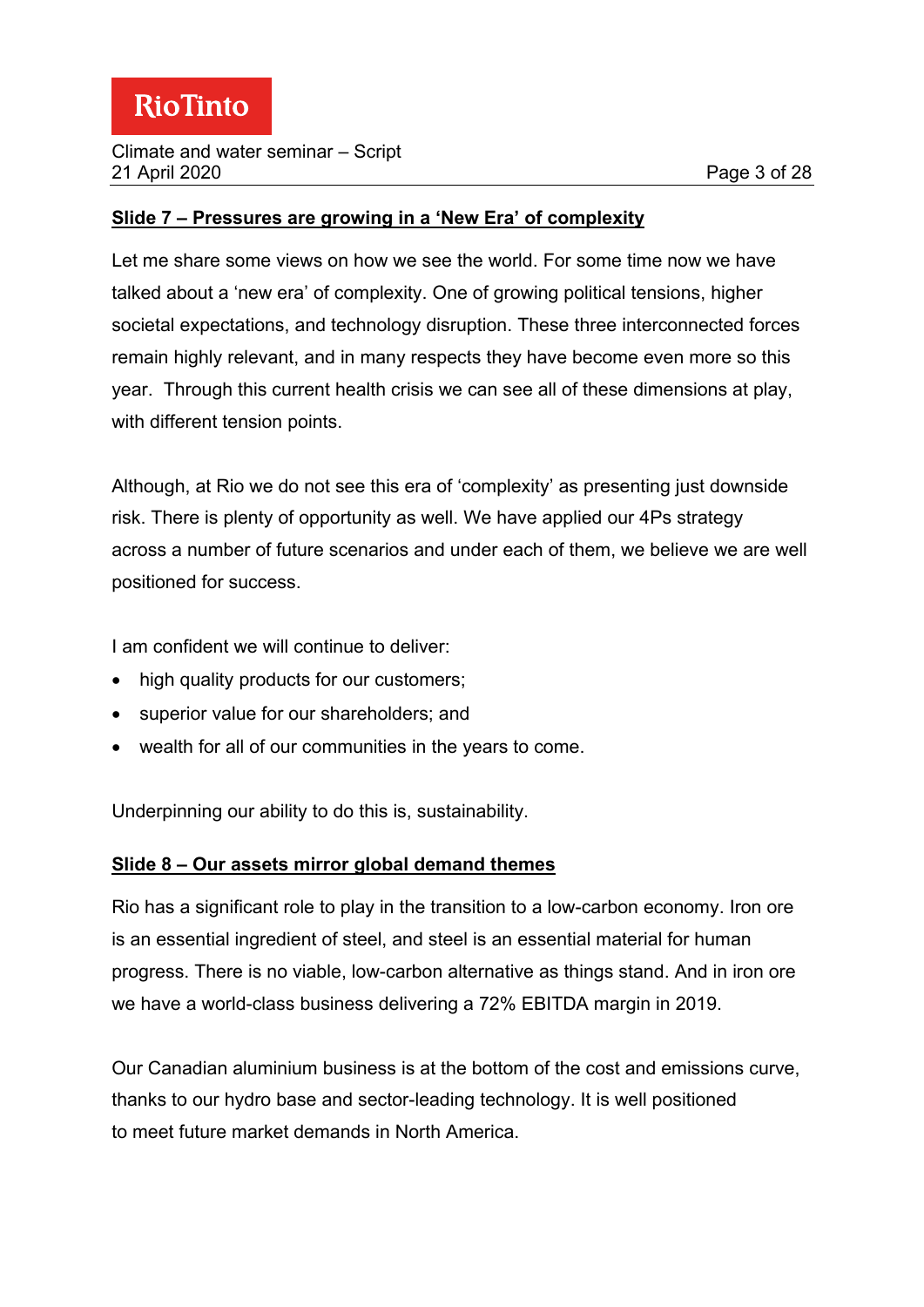Copper will play a key role in the energy transition, with renewables typically being more copper intensive. We are growing our copper exposure, through our existing pipeline and through exploration.

Looking to the future, we are also transforming our portfolio of products underpinned by world-class assets to support the transition to a low carbon economy. For example, we are the only large diversified company not mining coal or extracting oil & gas.

# **Slide 9 – We need an honest debate among stakeholders**

There is no doubt that the conversation on sustainability is complex. As one example, let's take a step back and consider the transition to a low-carbon future.

There are no easy answers. There is no clear pathway right now for the world to get to net zero emissions by 2050. The ambition is clear but the pathway is not.

This will require:

- Electrification of transport
- Energy and resource efficiency across the value chain
- Decarbonisation of energy generation
- Transformation of agriculture and land use, to name but a few

The global health pandemic creates another dimension to consider, around how to balance the delivery of the short-term economic stimulus which will be required with the action needed to meet climate goals. The challenge for the world and for the resources industry, is to continue the focus on poverty reduction and wealth creation, while delivering climate action. This will require effort and co-operation between businesses, consumers, governments and shareholders. There will need to be tradeoffs. And there are very different views across countries, communities, politics and businesses.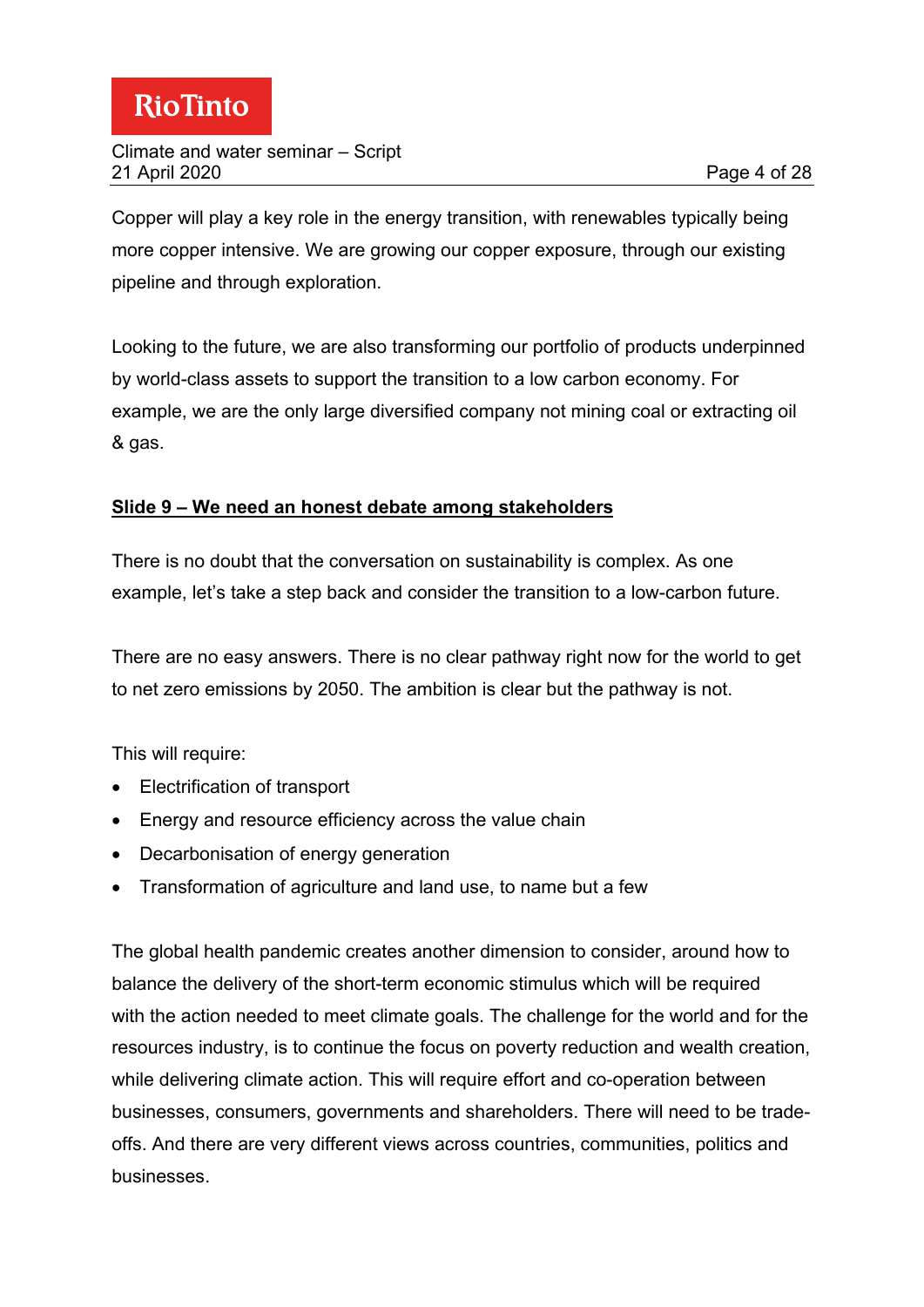What we need to have are honest conversations. Rio is committed to being part of this conversation.

# **Slide 10 – An integrated approach to sustainability**

As I said at the outset, sustainability is absolutely vital to everything we do. It is the work of our assets, our commercial teams, and our entire business. It is about performance, not just nice words.

Our approach, has three key pillars. First, running a safe, responsible and profitable business. This means looking after the health, safety and wellbeing of our workforce, investing in our people, having clear expectations on human rights, environment, tailings management, and conducting business with integrity.

Second, collaborating to enable long-term economic benefits. This is about enabling the communities in which we operate, including many which have Indigenous groups. We contribute to social and economic development and are absolutely transparent in the taxes and royalties we pay to Governments.

Third, pioneering materials for human progress. Here we focus on our contribution to tackling climate change, while providing materials for the future.

All of this is underpinned by partnerships. Strong sustainability solutions cannot be delivered by us, alone. We think this is even more important in the current environment.

#### **Slide 11 – Board endorses Group's climate ambition and emissions targets**

Of course, performance in sustainability is key and measuring and tracking our delivery against our stated commitments is also a priority.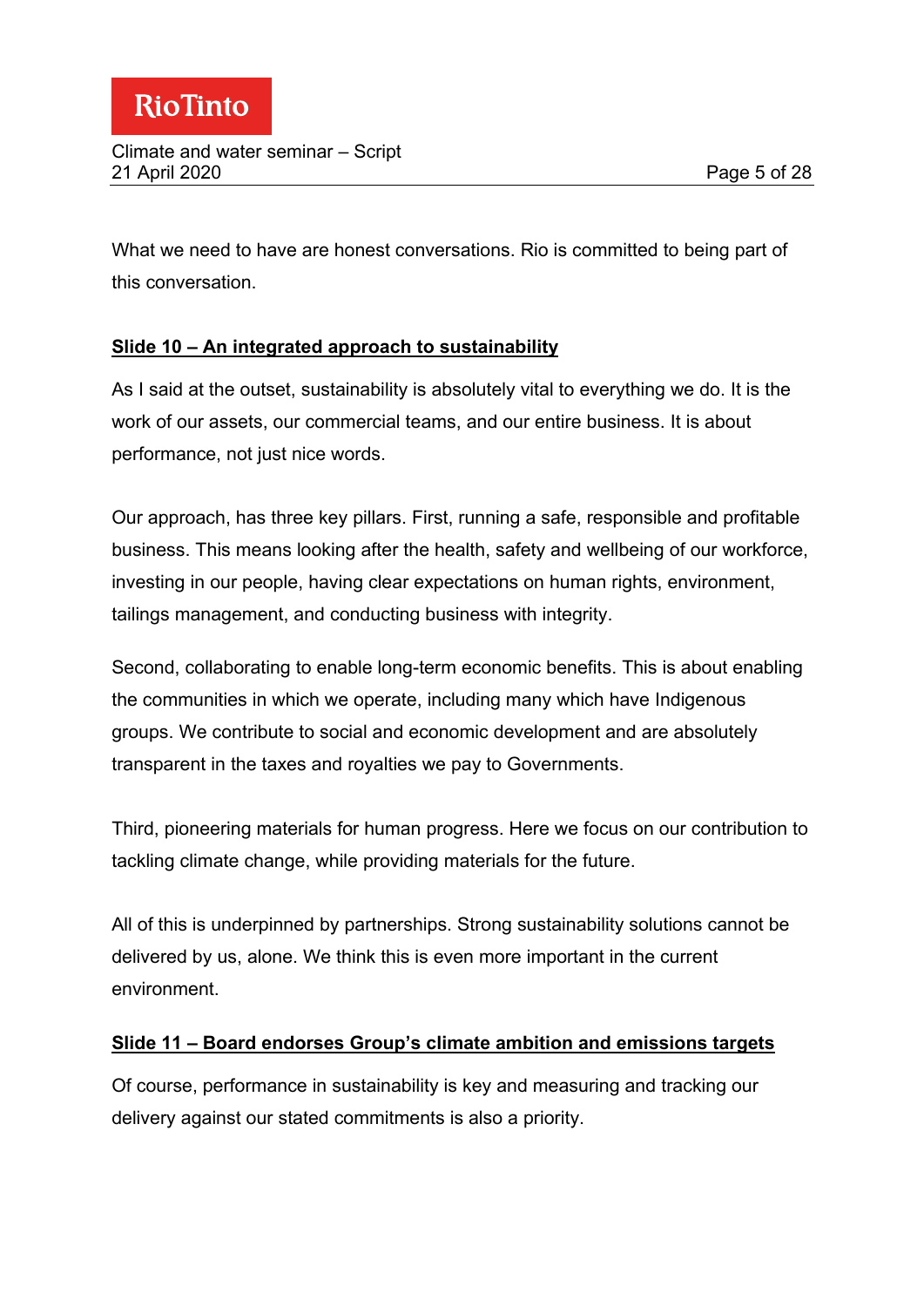Responsibility for identification, evaluating and managing risks sits with employees and leaders working within a group-wide risk management framework.

This includes three lines of assurance:

- employees and business leaders;
- support functions; and
- internal audit.

Let me share an example, in relation to climate change. Our climate strategy sits within our business strategy and is led by Peter Toth, our head of corporate development.

The Board is responsible for endorsing our climate strategy, targets and policy. And our product group teams, supported by our Climate Change Centre of Excellence, are responsible for executing our climate plans. The Sustainability Committee monitors progress against our targets. And Incentive Plans for ExCo members and senior leaders include an element based on delivery of our climate change strategy.

#### **Slide 12 – Strong track record on sustainability performance and climate**

And we are making good progress. Let me give you some examples. In 2019, we had no fatalities at any Rio operation. This reflects the work of every one of our colleagues and contractors around the world, but we must maintain this and keep the focus.

We paid \$7.6 billion in taxes and royalties globally in 2019 and made a direct economic contribution of over \$45 billion. We work with 37,000 suppliers in more than 120 locations, with a total spend of around \$17 billion in 2019. We also made \$36m of voluntary community investments.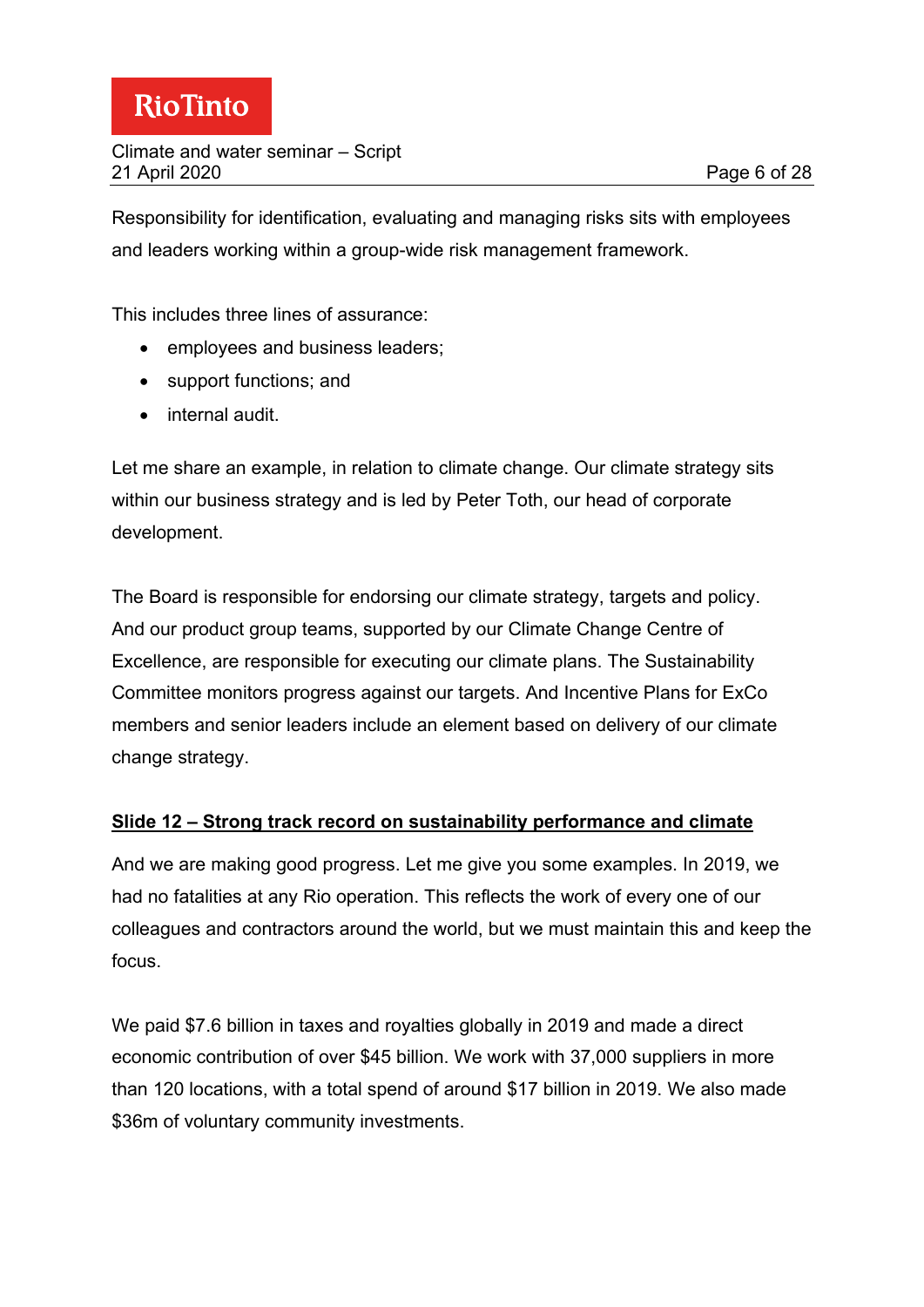We also have thousands of retail shareholders. So, we are vital contributors to economies, communities, shareholders and supply chains.

Over the years we have been working hard to create wealth in a responsible and sustainable way. We have improved our environmental performance, reducing our global greenhouse gas emissions by 46% over the last 10 years. You will hear more today about how we will plan to further reduce our emissions to 2030 and to net zero emissions from our operations by 2050.

We also ended 2019 as number 2 on the global human rights index, just behind Adidas.

As I said earlier, for Rio it is all about performance, not just nice words. And in 2019, we demonstrated how sustainability is core to our strategy. With that, I will hand over to Peter.

# **Slide 13 – Peter Toth cover slide - Our climate strategy and plans**

Thank you, JS. it's a pleasure to be here today even if only virtually. I'm Peter Toth, Head of Corporate Development and Strategy.

# **Slide 14 - Our climate change strategy is in four areas**

As JS mentioned, I have overall responsibility for our climate strategy, which puts it firmly at the core of our business. There can be no strategy or business development conversation at Rio Tinto today without discussing its environmental impact. These factors now rate equally with other metrics such as commodity price assumptions, community impact, productivity or capital intensity, to name a few.

The 4 areas of our climate strategy are intuitive and simple, yet powerful, both individually and in combination:

• to produce the materials essential for a low-carbon future;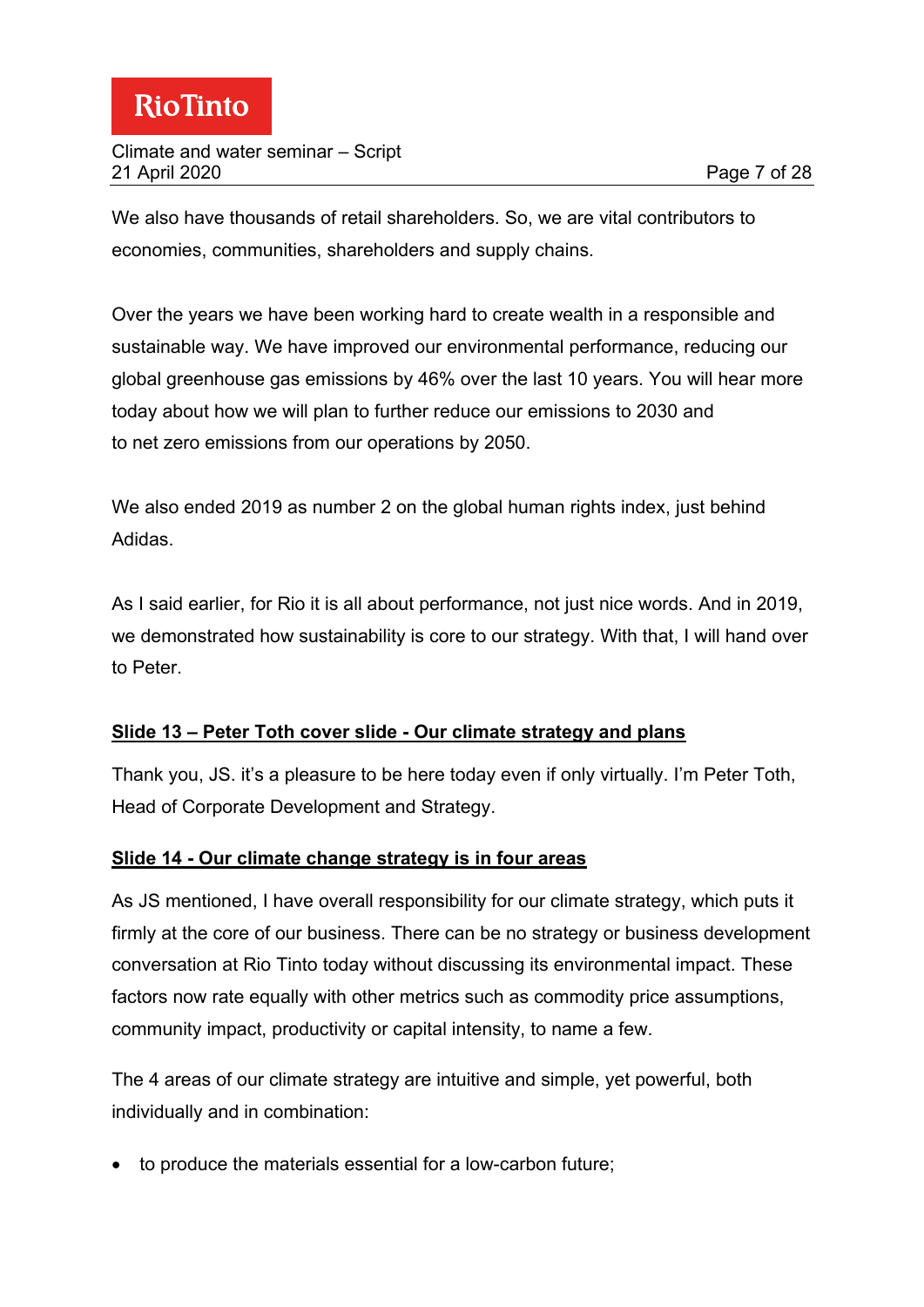- to reduce the carbon footprint of our operations;
- to partner, in order to reduce the carbon footprint across our value chains; and
- to enhance our resilience to physical climate risks.

I'll cover all 4 but will mainly focus on our climate targets and our partnership approach. Our latest climate report released in February provides all the detail.

#### **Slide 15 - Our commodity portfolio is positioned for a low-carbon future**

As JS said, our purpose is to produce the materials essential to human progress, and we have a portfolio that is well-positioned for the low-carbon transition.

Iron ore in steel is a fundamental building block of both developing and developed economies through different stages of the industrialisation and urbanisation process. Aluminium is highly recyclable and widely used in energy-efficient transport solutions. Copper is a superior conductor supporting the electrification of the energy system from electric motors, wind turbines and solar panels and we are working on developing potential opportunities in lithium and other battery minerals critical to the storage of renewable energy.

What is also important is what we don't produce. We don't mine coal or extract oil & gas and remain the only major in the resource sector without fossil fuel in its portfolio.

We believe that fossil fuels will increasingly be substituted for renewable energy as the world transitions to a low carbon economy.

In contrast, there is little room for substitution for the products we produce, and as the low carbon transition gains pace, we expect increased intensity of use for these materials both in industry and society. While at different stages of their life cycles, all our products are critical materials to human progress and play a key role in the low carbon transition.

#### **Slide 16 - 70% of scope 1 & 2 emissions are from our aluminium business**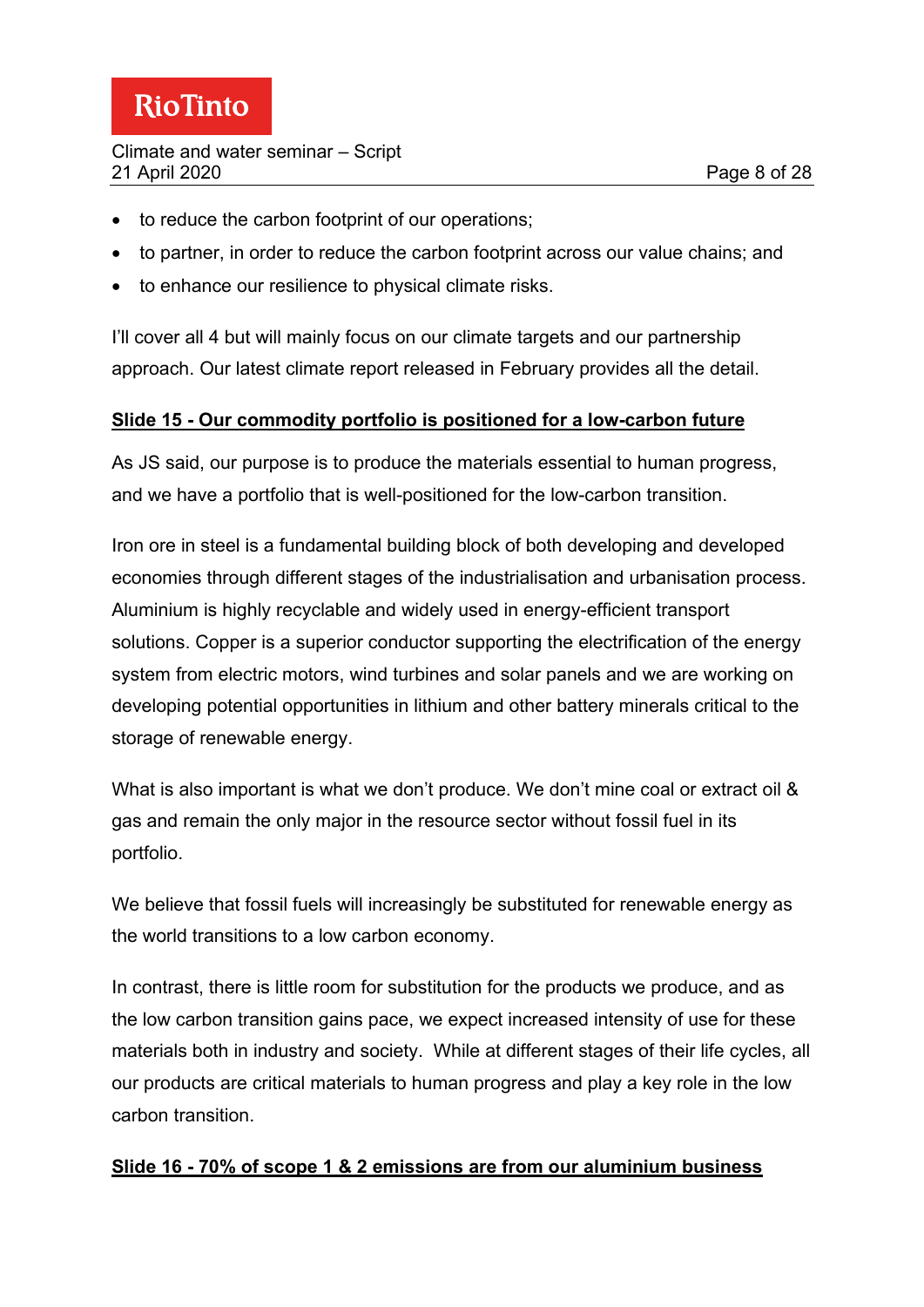Let's take a look at Rio's carbon footprint. Over 70% of our scope 1 & 2 emissions are from our aluminium business. Both alumina refining and aluminium smelting are energy intensive, high temperature processes.

Most of our remaining emissions are from our mining operations, driven mostly by power generation and diesel consumption in our rail, trucks and mining equipment.

So, improving energy efficiency has been an important driver of our efforts to tackle emissions to date.

Since 2008 we have reduced our absolute emissions at our managed operations by 46% - this represents a reduction of 18% when excluding divestments including coal. We have also reduced the carbon intensity of our managed operations by 29% over this period. As you can see a lot of hard work has already been done and most of our assets have reached a very competitive level of carbon intensity.

While this is a great place to be, it also means that any material improvement in emissions intensity will be challenging without future technology breakthroughs.

# **Slide 17 - We are already a very large user of renewable energy**

Aluminium smelting requires significant amounts of electricity so our aggregate electricity consumption is much higher than our peers. However, 76% of the electricity consumed by our managed operations comes from renewable sources. This is, on average, around three times the proportion of renewable electricity in the grid globally today, primarily to our high use of hydro-power.

We continue to look for opportunities to further increase our share of renewables across the business. Last year, we shut the coal-fired power plant at our Kennecott copper mine in Utah and are instead purchasing renewable energy certificates, reducing the operations' annual carbon footprint by 65% – or the equivalent of about a million tonnes of carbon dioxide. While renewable energy credits and offsets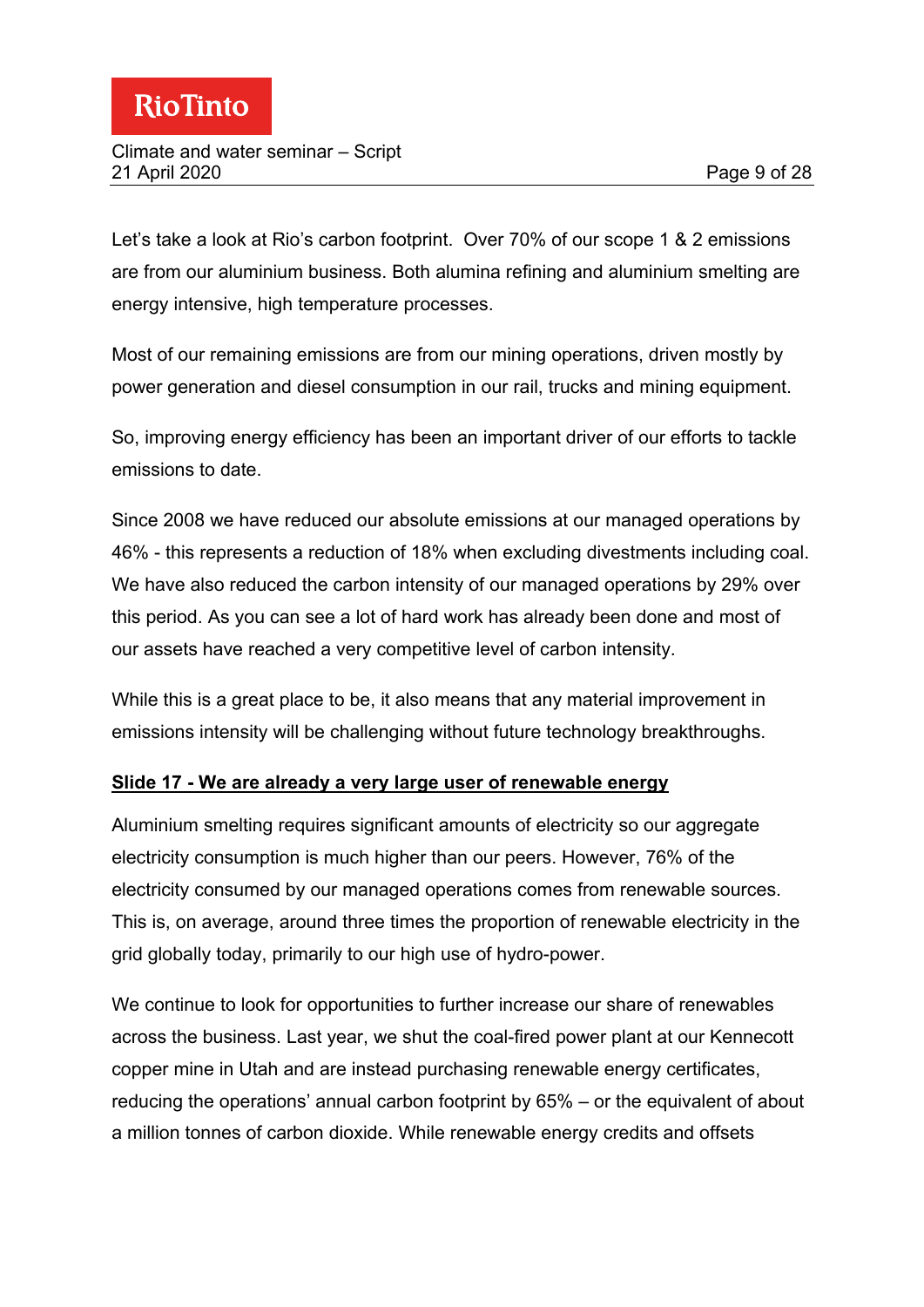#### Climate and water seminar – Script 21 April 2020 Page 10 of 28

remain an abatement of last resort for us, the appropriate use of high quality offsets can, and will, play a role in our abatement strategy.

### **Slide 18 - Our businesses are already low on respective intensity curves**

We spent a significant amount of time in 2019, developing industry intensity curves for all our commodities, along with marginal abatement curves for all our assets and projects.

What we found was that most of our assets sit comfortably in the bottom half of industry carbon intensity curves, or have a pathway to get there (such as in our copper business). This is the direct result of better energy efficiencies and a higher proportion of renewable energy usage than our peers. In Canada, for example, the emissions from our smelters are only 2.3 tonnes of CO2 per tonne of aluminium, around 80% below the industry average of over 12 tonnes.

# **Slide 19 - Rigorous analysis of mitigation options informed our targets**

We have also completed asset-by-asset analysis of mitigation options to inform our 2030 targets and long-term decarbonisation pathways. We have conducted detailed assessment of around 60 projects, and are continuing to develop marginal abatement cost or MAC curves for each asset and project in our portfolio. As you can see, many of the more cost effective opportunities involve energy efficiency focused projects, as well as replacing natural gas with renewables, mainly in the Pilbara. These projects sit below the line in the NPV positive area of the MAC curve and while they might not always meet our typical investment hurdles, they are NPV positive. Our MACC analysis developed a project pipeline for each asset, product group, geography and the company as a whole. This will help guide our capital allocation decisions, both bottom up and top down.

We then reviewed different combinations of the most technically and commercially feasible projects that achieved Group-wide absolute reductions of between 5% and 35% by 2030. Our 2030 target of 15% does not include early closure of any of our assets.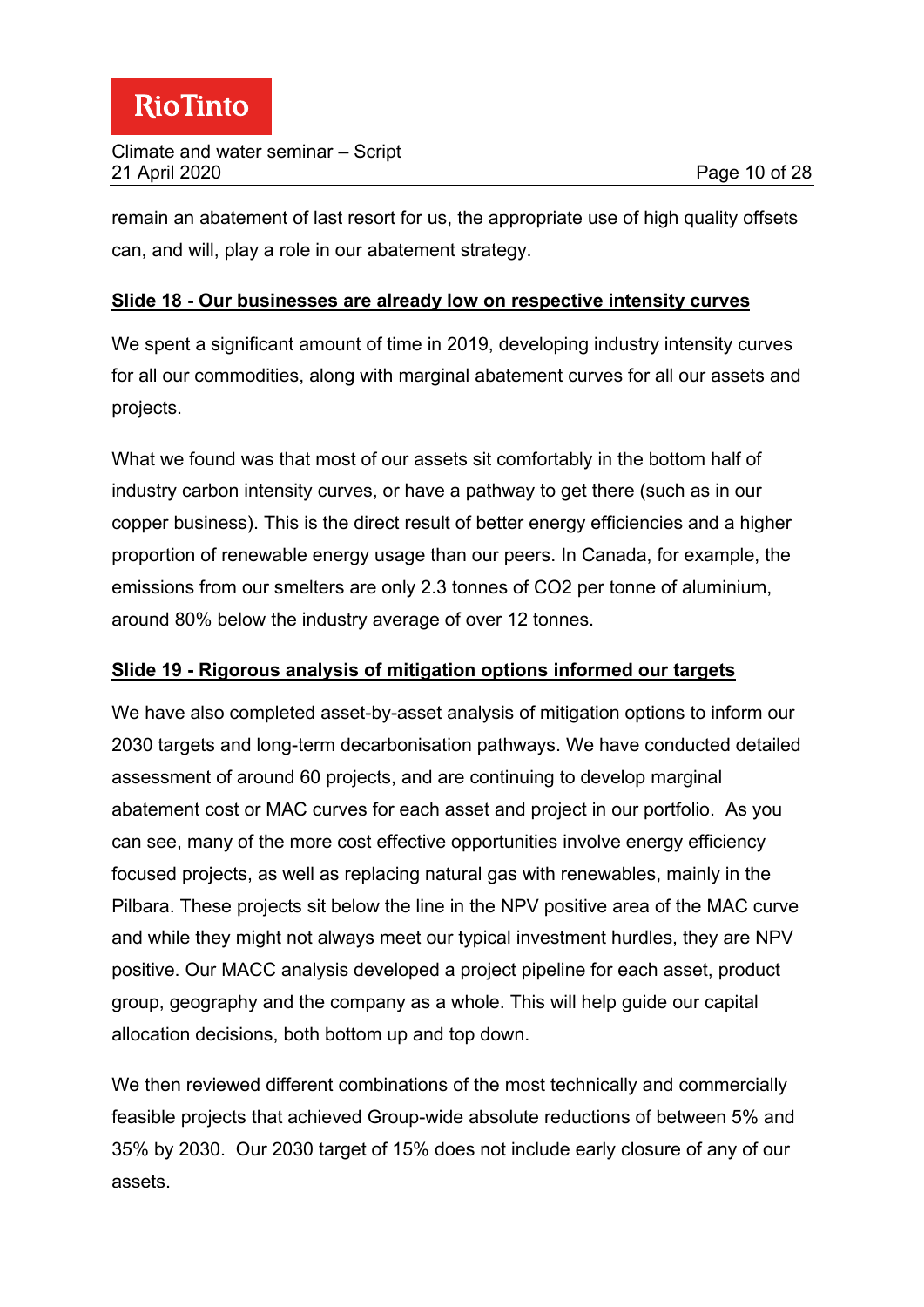The Pacific Aluminium assets, as you know, are challenged and we are working with governments, regulators and other stakeholders to get them on a sound commercial footing.

Of course, our target is based on our current analysis of technically and commercially viable projects, and this is expected to change over time – as climate policies are implemented regionally and globally, and as low-carbon technologies are developed and commercialised. As noted earlier we will continue to update our MAC curve analysis and will look for opportunities to bring forward abatement options wherever possible.

# **Slide 20 - Committed to being part of the solution to climate change**

As you know, our 2030 targets are to reduce our absolute emissions by 15% and our carbon intensity by 30%. In total, we expect to reduce emissions by around 4.8 million tonnes per year by 2030. Implicit in these targets is the assumption that organic growth between now and 2030 will be carbon neutral overall.

To help achieve our targets, we expect to invest around one billion dollars over the next five years in climate-related projects. And our long-term ambition is to achieve net zero emissions across our operations by 2050. Nigel will provide more detail on our long-term decarbonisation pathways and some interesting technology developments to support these initiatives.

# **Slide 21 - CO2 emissions across the aluminium and steel value chains**

The third area of our climate strategy is to partner to reduce the carbon footprint across the value chain. While the carbon footprint of our operations is around 32Mt of CO2e, we operate within value chains which have significant scale and global reach. They also include processes that are highly energy and carbon intensive such as aluminium smelting and steelmaking. Around 9% of the global carbon dioxide emissions are from steel production and the Aluminium sector accounts for around 3% of the total.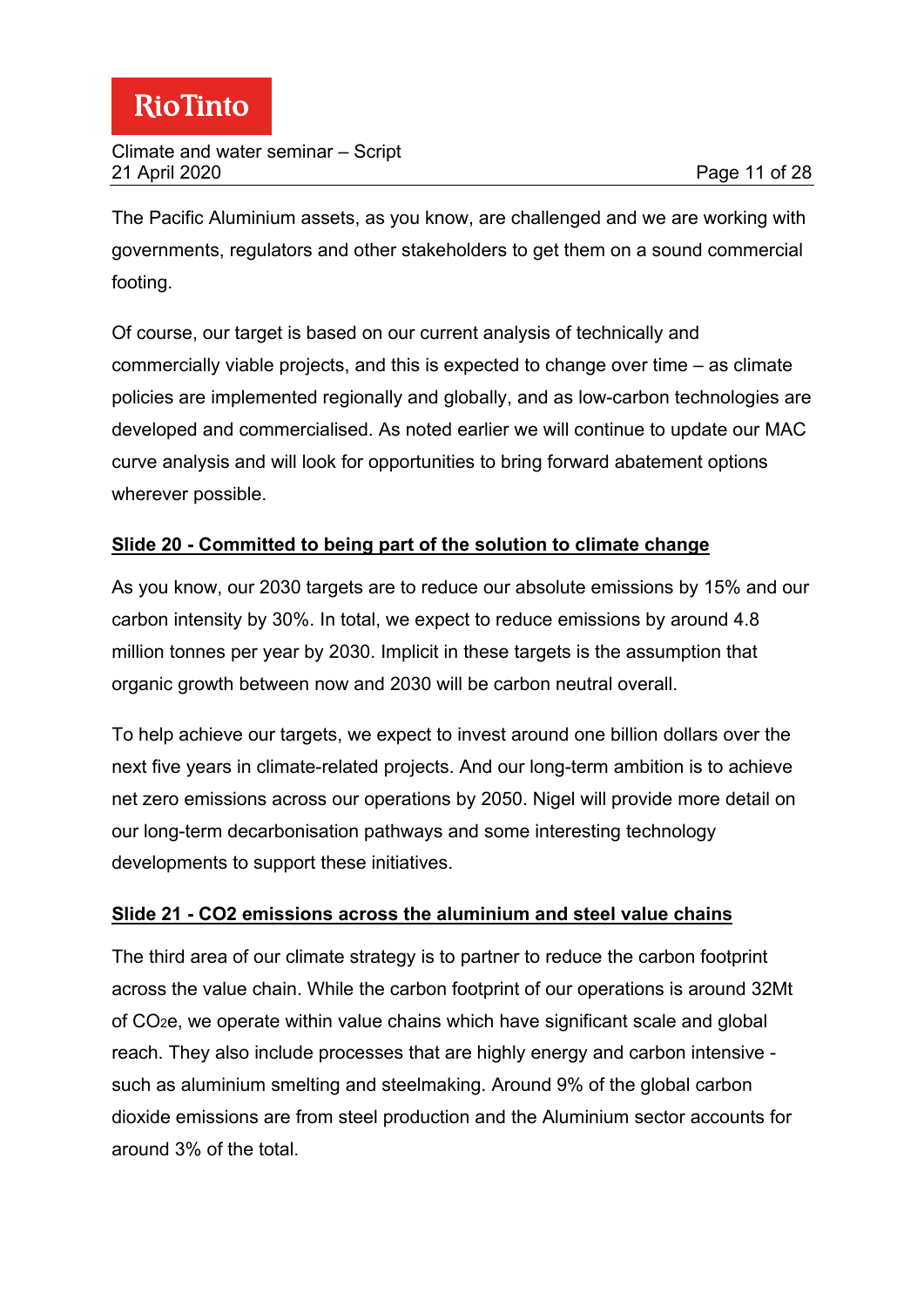#### Climate and water seminar – Script 21 April 2020 Page 12 of 28

Our approach to managing emissions depends on our level of influence. We can obviously address the impact of our own operations and can also influence our nonmanaged assets through our joint-venture arrangements. This is the boundary for which we have set targets to 2030 and stated our ambition to reach net zero by 2050.

Our Scope 3 emissions are primarily from our customers processing iron ore into steel and bauxite into alumina and into aluminium. Realistically, our ability to directly influence our customers' emissions is limited - it is even difficult to accurately quantify their emissions – and so our strategy is to work in partnership across these value chains.

# **Slide 22 - Scope 3 reduction pathways are commodity specific**

Let me give you a bit more detail about our approach to scope 3. The diversity and make-up of Rio Tinto's portfolio enhances the resilience of our business as our materials are essential to the low-carbon transition.

Some energy and extractives companies that do produce fossil fuels are setting scope 3 targets or goals. They can do this because they are able to switch from high-carbon to lower carbon products, for example, from oil production to natural gas or renewables, or allow for the decline of their fossil fuel production and resource base over time. As we do not produce fossil fuels we cannot switch or substitute the products in our portfolio to lower carbon options, or rely on the decline of reservoirs, resource bases, or the actual production and sales of fossil fuels.

It is technically feasible to reduce carbon emissions from the production of steel, for example by replacing metallurgical coal with hydrogen or using carbon capture and storage. However, these are not technically or commercially viable options today.

And, importantly, even if they were, there is no substitute for iron ore in the steel value chain.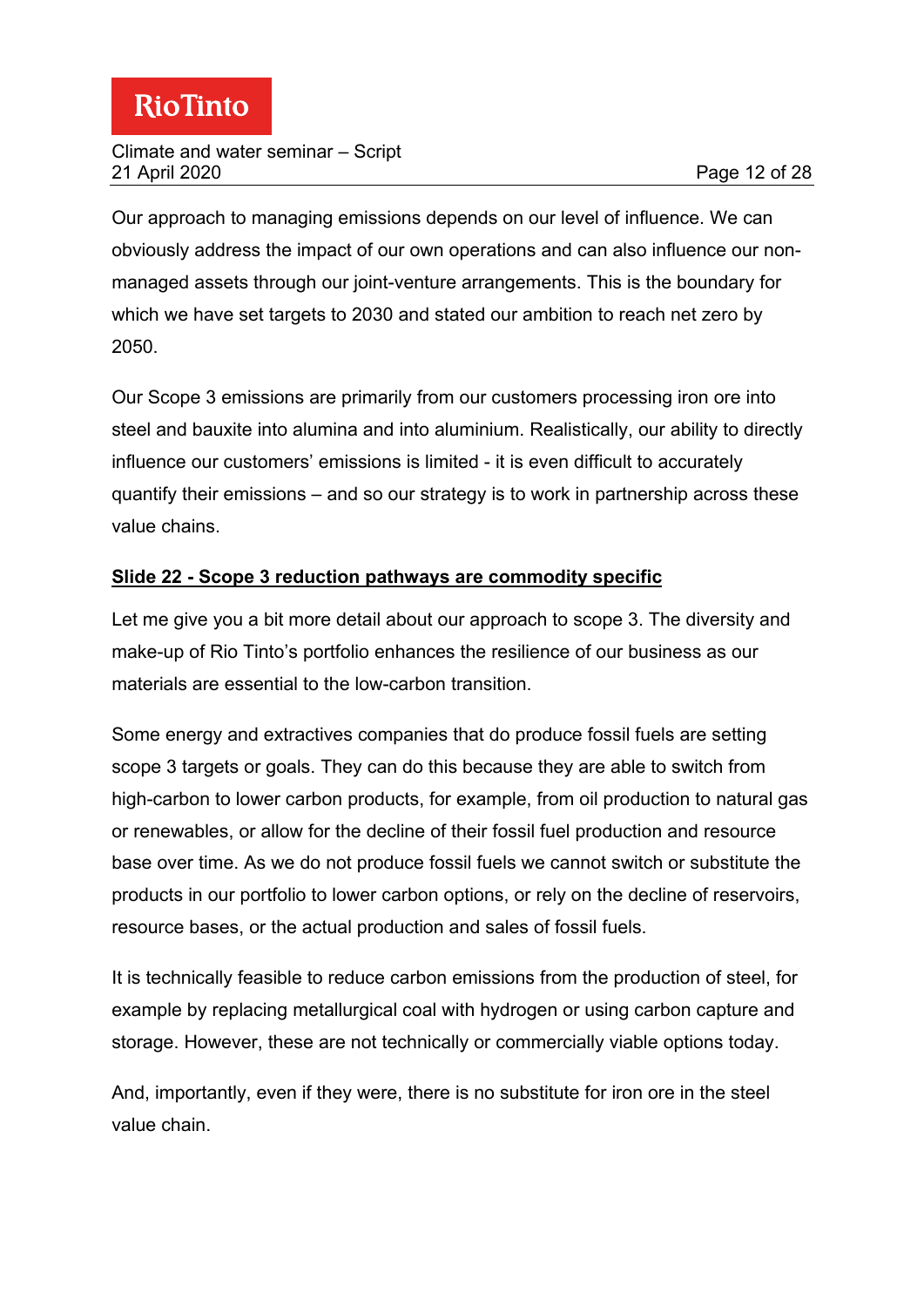It's worth emphasising that the low-carbon transition in the aluminium and steel sectors is a transition away from using carbon-based energy sources or reductants. It is not a transition away from the use of bauxite or iron ore itself.

So there is much less scope for substitution of our products, apart from some expected increases in the use of scrap and recycling, but within availability and quality constraints.

We recognise the need to reduce carbon emissions across the value chain, and, although it isn't appropriate or practical for us to set targets, we are taking action.

As JS mentioned, we think the best solutions to the climate challenge will come from global collaboration. This is why we are working with partners, who can be customers, suppliers or even competitors, across the value chain, to reduce emissions through innovative and focused partnerships.

# **Slide 23 - Our partnership with Baowu / Tsinghua University**

For example, in 2019, we entered into a partnership with Baowu and Tsinghua University in China. Together, we are developing and implementing new methods to reduce carbon emissions and improve environmental performance across the steel making process.

Our aim this year is to:

- use the Rio Tinto and Tsinghua University joint research centre to explore longterm commercial pathways to low-carbon steel;
- manage tailings risks and explore ways to reduce, re-process and generate value from mineral and other waste; and
- hold a partnership forum to bring together our climate leaders to focus on decarbonisation over the full value chain.

We are already making progress, and while we can't disclose much more today, we will update you later this year.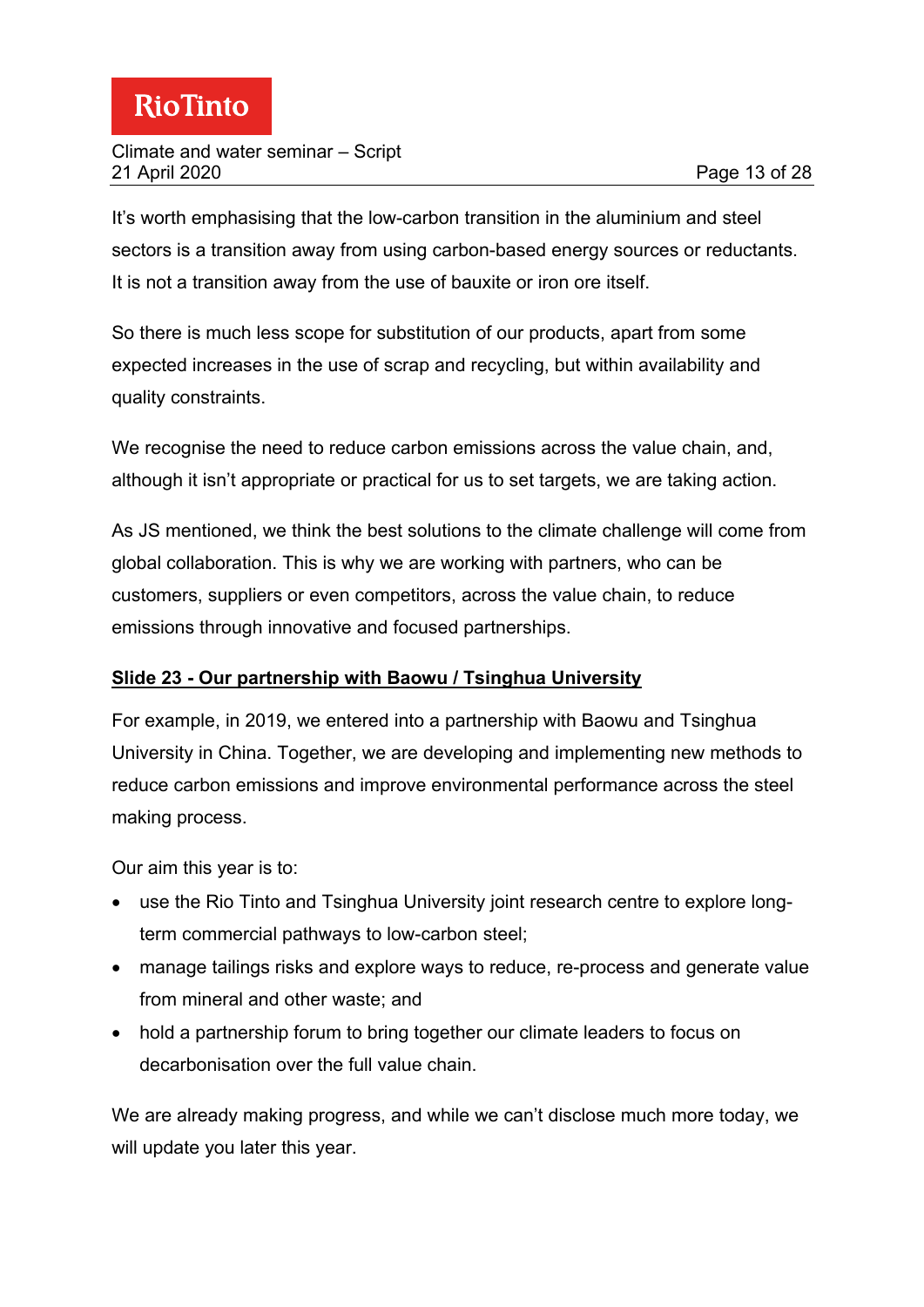#### Climate and water seminar – Script 21 April 2020 Page 14 of 28

#### **Slide 24 - The world's first carbon-free aluminium smelting process**

Turning to some concrete examples. In 2018, in partnership with Alcoa and with support from Apple and the governments of Canada and Quebec, we announced ELYSIS. This is the world's first carbon-free aluminium smelting process, using inert anodes in place of carbon.

Our ELYSIS technology can eliminate all direct greenhouse gases from the traditional aluminium smelting process, and in December 2019, Apple purchased the first commercial batch of aluminium from ELYSIS. Nigel will talk about Elysis in more detail in a minute.

Elysis is just one example of the type of partnership bringing together multiple stakeholders from the private and public sector to develop breakthrough low-carbon technology. Many similar collaborations will be needed and government support may also be necessary to support development and commercialisation.

# **Slide 25 - Physical Risks**

Finally, the fourth area of our climate strategy is to enhance our resilience to the physical risks of climate change.

As a mining company we operate in diverse geographies where the best deposits can be found, we operate from ice bound Northern Canada to the Gobi Desert.

We therefore have extensive experience in preparing for and managing extreme weather – be this water scarcity or the impacts of tropical cyclones. We consider these climate-related risks over the life of our operations, from the way we design, develop, operate and eventually close and rehabilitate projects.

In our climate report last year, we described our assessment of our assets and projects where we operate with chronic and acute risks of climate change.

In this year's report, we highlight the range of controls in place to manage the threat of extreme weather. These controls help to keep our people safe and allow our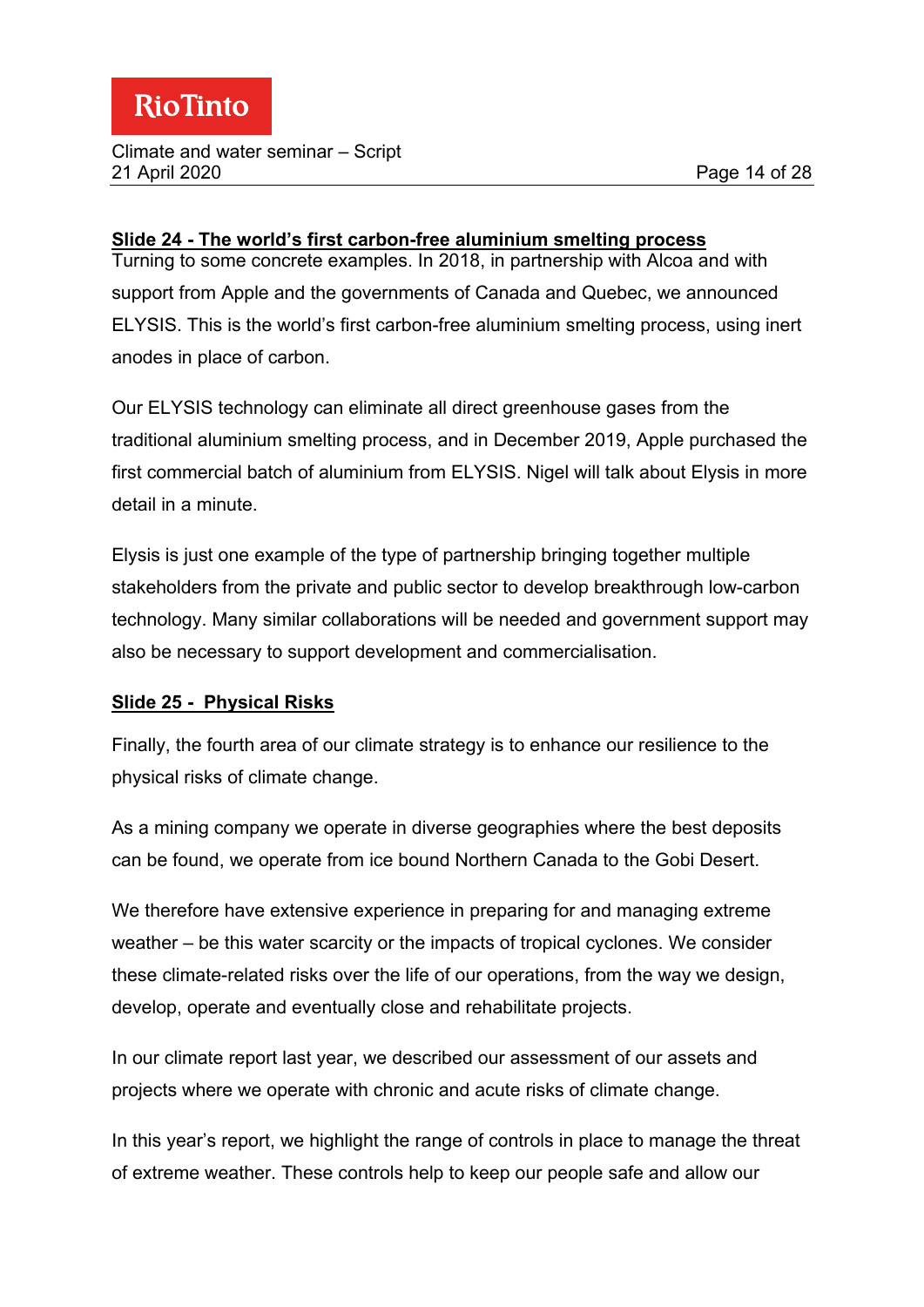operations to return to normal capacity with mininal financial impact, as quickly as possible after an event.

One last important note, before I wrap up. Last year we also created a new Energy & Climate Change Centre of Excellence within Rio Tinto. This adds to our other established Centres of Excellence in surface mining, underground mining and processing.

The key role of the new Centre of Excellence is to support the execution of our climate change strategy. On that note, let me now hand over to Nigel Steward who will provide more colour and will also update you on how we are harnessing new technologies to meet our climate change targets.

### **Slide 26 - Nigel Steward cover slide – Technology to tackle the industry's challenges**

### **Slide 27 – New Energy and Climate Change Centre of Excellence key enabler of successful execution of our climate change strategy**

Thanks Peter and hello everyone. I'm Nigel Steward, Head of Group Technical, Processing. As Peter just mentioned, in September 2019 we created the new Energy & Climate Change Centre of Excellence.

The key role of the Centre of Excellence is to bring to bear and coordinate the talents across the company to support our operating assets in delivering Rio Tinto's Climate change targets and our longer term ambition of being carbon neutral by 2050.

So how are we coordinating the climate change network across the Group? Through the Centre of Excellence, we are supporting the integration and execution of energy and climate change strategy. We are embedding the new emissions target within the business and tracking performance. We are working with the assets on energy productivity and finding value-accretive methods to re-power with renewables. We are developing technology roadmaps linking operations to viable technology solutions and partners both pre-2030 and beyond. We are supporting the assets to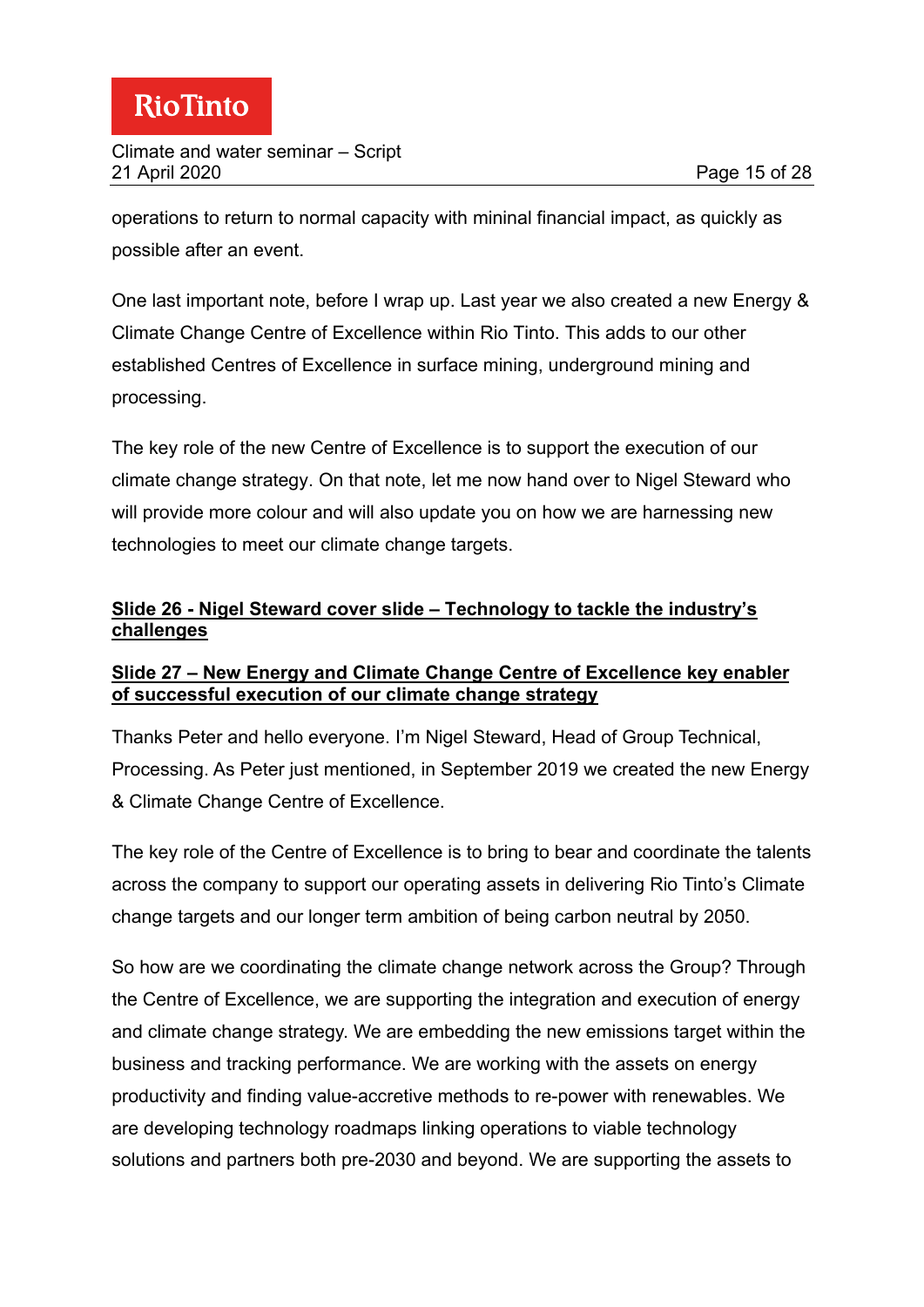#### Climate and water seminar – Script 21 April 2020 Page 16 of 28

develop their abatement project pipeline and manage access to the abatement fund. And, we are identifying opportunities to make recommendations on the use of offsets

We also have a key role to play in finding and coordinating external partnerships that support the development and implementation of technology solutions particularly in areas where technology pathways do not currently exist.

# **Slide 28 – Technology key to achieving net zero by 2050**

Technology will be a key enabler of our ambition to be net-zero by 2050. Our assetby-asset reviews in 2019 identified technologies of interest. I'll talk to you shortly about our thinking around further decarbonising the Pilbara electricity network and our surface mines.

But firstly, let me give you an overview. Technology has a key role to play in making our existing assets, which have many years of operation ahead of them, more efficient and productive. Improving the fuel efficiency of our fleet reduces costs and emissions. But efficiency can only be a transitional step as we need to find a way to transform our operations to forms of zero-emission energy.

As Peter said, renewable energy technology is already prevalent in our business today. However, our pathway to zero emissions requires further repowering with renewables. This must be done in a way that reduces costs and maintains security of supply. Integration technologies and storage will be critical to the success of achieving a higher penetration of renewable energy.

Then there is Elysis carbon-free aluminium processing and our work on further decarbonising surface mines – and I will talk about each of these.

Lastly, there are 'hard-to-abate emissions' which include the heat and steam used in our alumina refineries and in our Iron & Titanium processing sites. Whilst there are existing technologies like concentrated solar or geothermal, they are not currently available or practical at our existing sites but these remain as technologies of interest.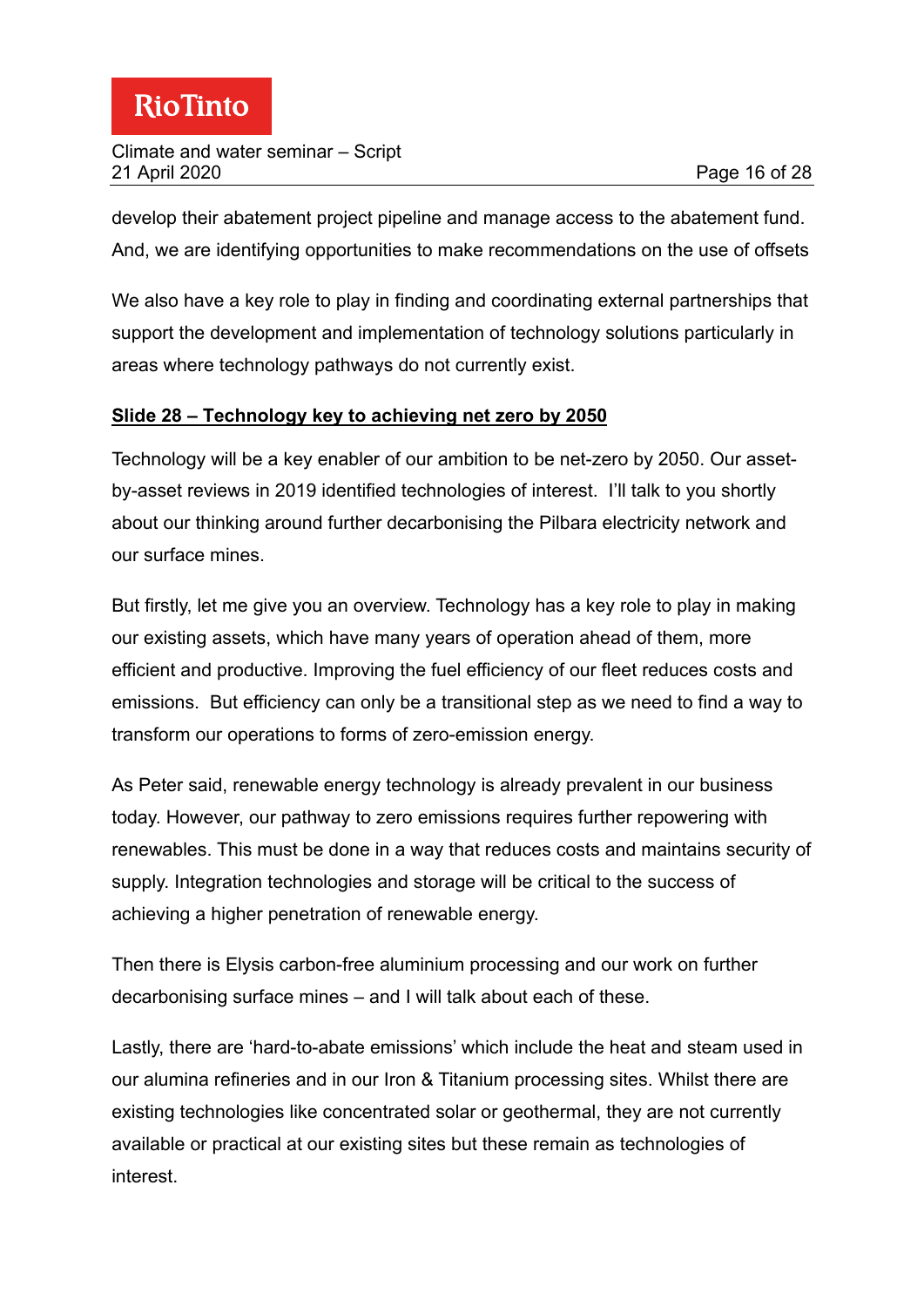#### Climate and water seminar – Script 21 April 2020 Page 17 of 28

Technologies like hydrogen or plasma torches, which can use renewable energy, may provide a pathway to replacement of fossil fuels for heat and steam. This technology is at an early stage of development and deployment and our focus is on understanding development and deployment timelines and looking for opportunities to pilot some of these technologies in our operations in the coming years.

Our long-term ambition is to reach net zero emissions by 2050 and, as Peter said, we expect that high-quality offsets and removals will form a component of the decarbonisation strategy. However, we appreciate the concerns about the integrity of some forest carbon offsets, so in 2020 we will start by assessing the potential to develop carbon offsets at our own sites.

# **Slide 29 – We have a pathway to decarbonising our electricity network in the Pilbara**

Let me talk now about our thinking for the Pilbara both short term and longer term.

Ultimately, we are investigating ways to transition our Pilbara electricity network to renewable energy whilst maintaining a secure and low-cost supply of electricity to our mines and ports.

We completed a technology options analysis in 2019, which outlined a pathway to decarbonise the Pilbara over a series of project stages.

We have announced stage 1, comprising a 34 megawatt solar PV facility at Koodaideri and a 45 megawatt, 12 megawatt-hour battery energy storage system at Tom Price.

Stage 2 studies commenced in 2020 and are investigating additional renewable energy and battery projects like this. Wind monitoring has commenced in two locations.

Stage 3 is more conceptual at this stage and includes a higher penetration of renewables, large scale energy storage, and also diesel substitution in our mobile fleet.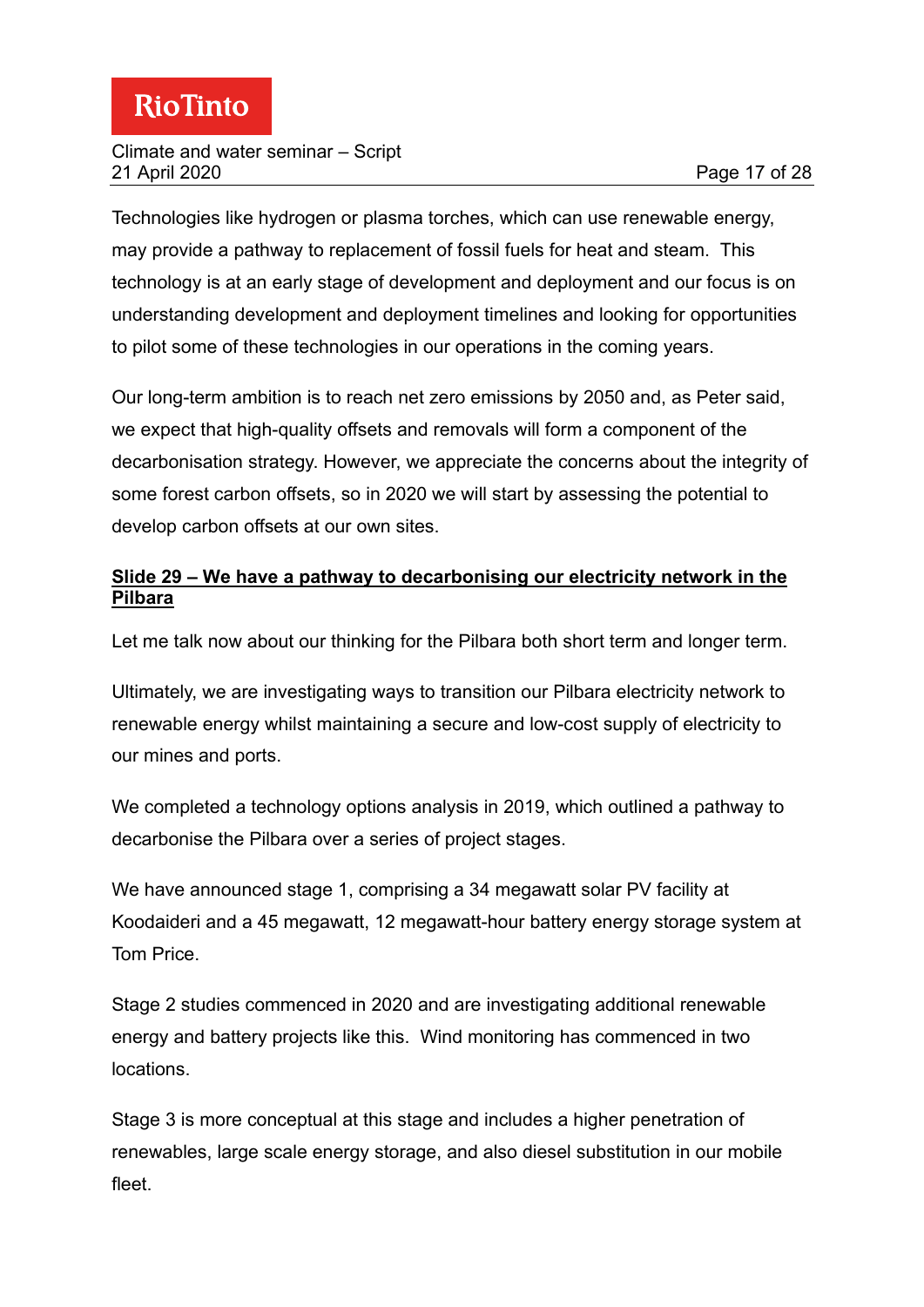A staged approach allows us to manage risk, lets us build capacity and learning, take advantage of future technology cost reductions, and manage our gas positions.

As more and more intermittent energy sources are connected to a network, the challenge to maintain security of supply increases.

Rio Tinto owns and operates its network, and has fast response open cycle gas turbine technology as our source of energy. This gives us an advantage, allowing us to manage the intermittency risk, as we stage development of the network transition to renewable energy.

Our ownership also provides us with easier pathways for network expansion, which will be necessary as we move to electrify our fleet.

# **Slide 30 - ELYSIS – developing direct GHG-free aluminium smelting**

As Peter mentioned earlier, we are actively pursuing a breakthrough on direct greenhouse gas free aluminium smelting through our ELYSIS joint venture with Alcoa.

The ELYSIS technology uses what are known as 'inert anodes' – replacing the traditional carbon anodes in the smelting process with proprietary materials.

Currently when a carbon anode is consumed in the process of electrolysing alumina to aluminium, it releases greenhouse gases along with other by-products such as perfluorocarbons, carbon monoxide, sulphur dioxide and nitrogen oxides.

Using an 'inert anode' separates alumina into its two elements: aluminium and pure oxygen without the release of any greenhouse gasses in the smelting process

Due to the design of the anode, and the fact that it is not being consumed, this technology has the potential to reduce the operating costs of aluminium plants while increasing their production capacity.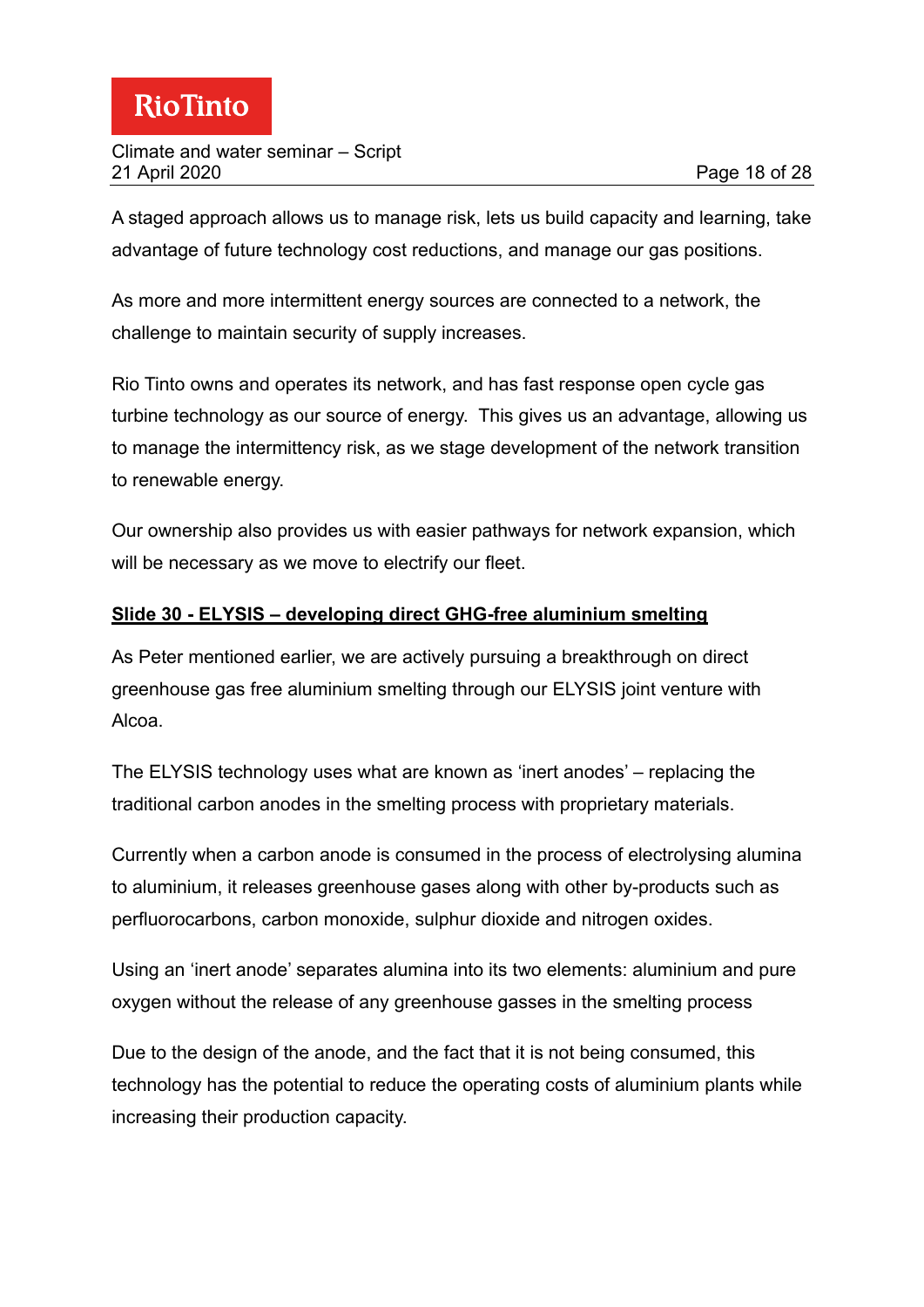The technology has been producing metal at research scale since 2009 and as Peter said the first batch of ELYSIS aluminium was purchased recently by Apple.

ELYSIS is now working to further develop and scale up the technology, so that it can be retrofitted into existing smelters or used for new ones.

The new ELYSIS Research & Development Centre is under construction at Rio Tinto's Complexe Jonquière in Quebec, Canada - the site of our Arvida smelter, Vaudreuil refinery and Arvida Research and Development Centre.

# **Slide 31 – Surface mining in 2030 – the mine of the future**

The decarbonisation pathway of our surface mines is one of the key areas of focus. In 2019, we developed a group-wide technology road map for our surface mines.

Low-emission technologies, such as electric or hydrogen trucks, are emerging. Commercially deployable technology is likely to take some years to develop and we are working with our suppliers directly, and through partnerships like the ICMM's Innovation for Cleaner Safer Vehicles programme to accelerate development and deployment of these technologies.

Currently we have a large capital investment in our current fossil-fuelled fleet. So we continue to ensure that we use these assets efficiently and find ways to reduce emissions. In the Pilbara we have repowered our haul trucks with the very latest in fuel efficient engines.

At the end of 2019, we have passed the halfway mark of this multi-year US\$100m programme converting around 230 haul trucks. The trucks will also be fitted with a fuel saver control strategy delivering a total fuel saving of 11% compared to the original configuration. We are also taking this a stage further by trialling duel-fuel retrofit technology on haul trucks that offer even further reductions in greenhouse gas emissions.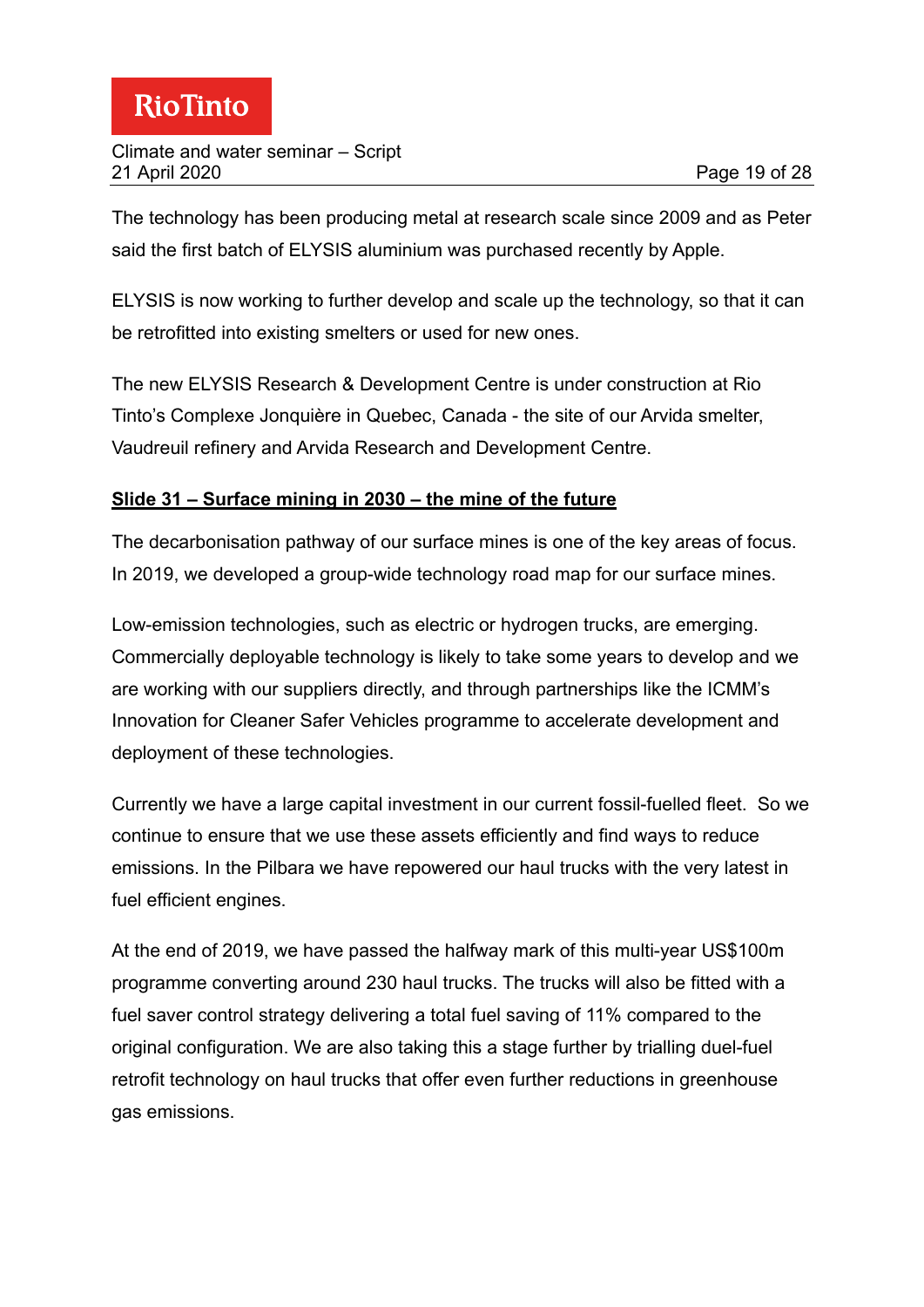In late 2019, we began a trial of a mobile surge loader at our Kennecott copper mine. It is an integrated hopper and loading bin that accepts ore directly from the loading unit. We expect to see a 50% increase in loading unit productivity, and 98% accuracy in loading trucks, again enabling a reduced carbon footprint.

I will now hand over to Theresia Ott to talk about the management of water resources.

But in summary it is only through technology that we will tackle the challenge of decarbonising our business and indeed tackle the important task of carefully managing water and other environmental challenges. We will do this with dedicated investment in our own expertise and through partnerships with others. Thank you.

# **Slide 32 – Theresia Ott cover slide – Our approach to water**

#### **Slide 33 - We operate in areas of water scarcity and surplus**

Thanks Nigel and hello everyone. I'm Theresia Ott, Chief Advisor Environment. At Rio Tinto, we see ourselves as the stewards of water as a shared resource. We recognise the importance of water to our neighbours living in the watersheds in which we operate, as well as its importance to the environment.

We support the International [Council on Mining & Metals' position statement on](https://www.icmm.com/water-ps)  [water stewardship.](https://www.icmm.com/water-ps) Since 2019, we have been reporting our practices against the commitments outlined in this statement. These include; applying strong and transparent water governance; managing water at operations effectively; and collaborating to achieve responsible and sustainable water use.

Most of the questions that we have received from investors regarding water pertain to how we manage our consumption in areas of water scarcity such as Oyu Tolgoi in Mongolia, Kennecott in the US and the Pilbara in Australia.

Based on the 2019 [Global Water Assessment Tool](https://www.wbcsd.org/Programs/Food-Land-Water/Water/Resources/Global-Water-Tool) of the World Business Council about 40% of our managed sites were assessed as operating in a "water stressed"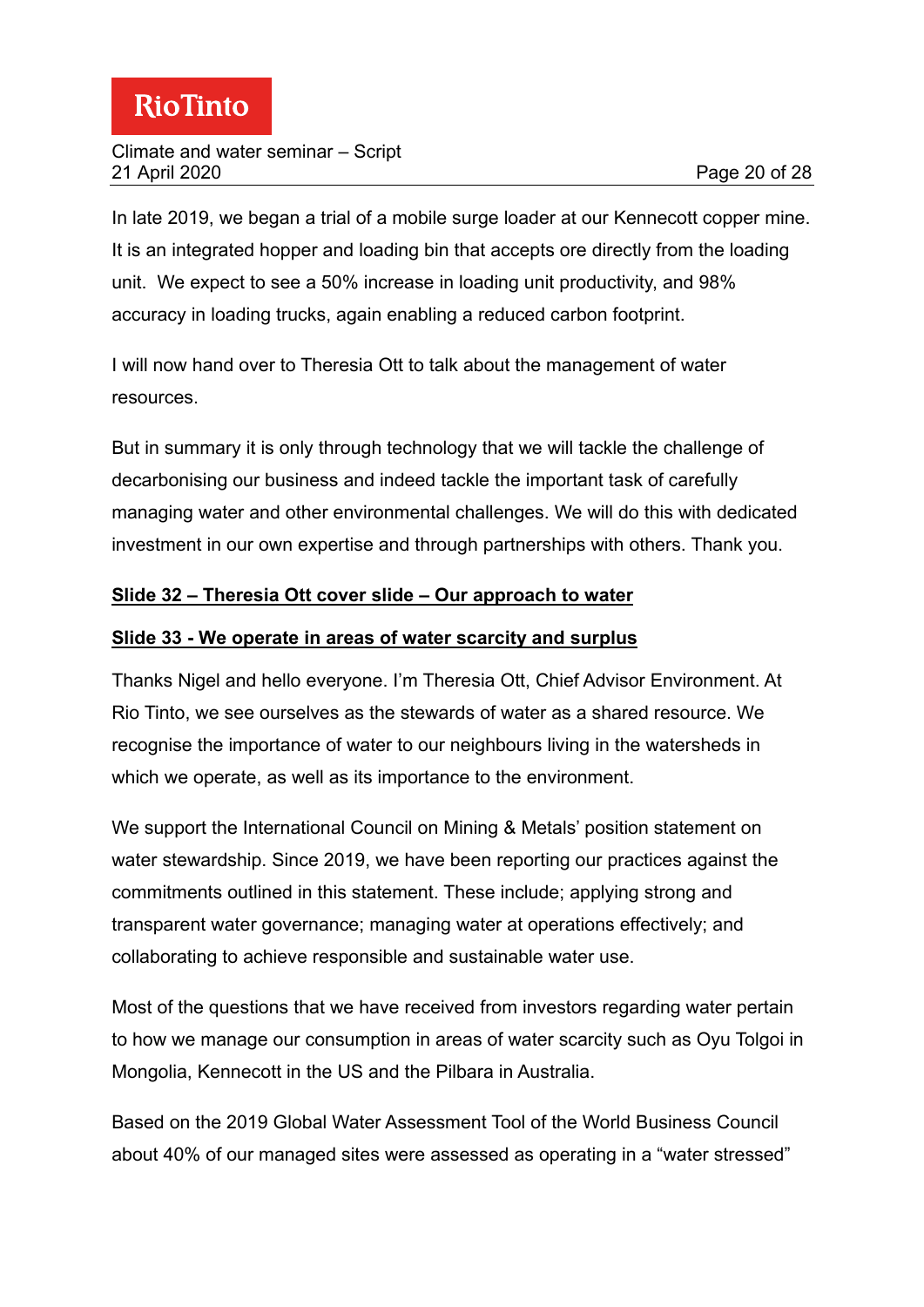environment. However, none of these sites were locally assessed as having its operations impacted by water availability.

The majority of our sites are in fact in sub-tropical or tropical locations. Places such as Madagascar, tropical north-eastern Australia or Canada.

So context is everything when it comes to managing water, and the abundance of water does not mean there is no risk if not managed correctly.

This is why at Rio Tinto, our approach to water stewardship centres around a set of four water risk themes:

The first is water as a resource, and its availability for our operations, our host communities, and the environment.

The second consideration is water quantity and quality, to ensure that we effectively mitigate the impacts that our operations could have on water flows and water quality. This is particularly relevant when we are surrounded by water, for instance in tropical regions like our mineral sands operation in Madagascar, where separation and treatment before discharge are paramount.

Thirdly, we focus on ensuring that our dewatering practices, where we have to remove water to access orebodies, have minimal impact on ecosystems. An example here would be pumping water from our iron ore mines in the semi-arid environment of the Pilbara.

Finally, we work to minimise the need for ongoing water management post-closure. For example preventing reactive materials leaching into the surface or ground water. This is something of particular focus in our copper operations.

# **Slide 34 – Our water targets – focussing our efforts**

We have had a water target programme since 2009 and our latest set of targets represent a maturing of our approach. The key focus is now on a Group-wide target that aims: to increase disclosure to a site-by-site level; to help improve the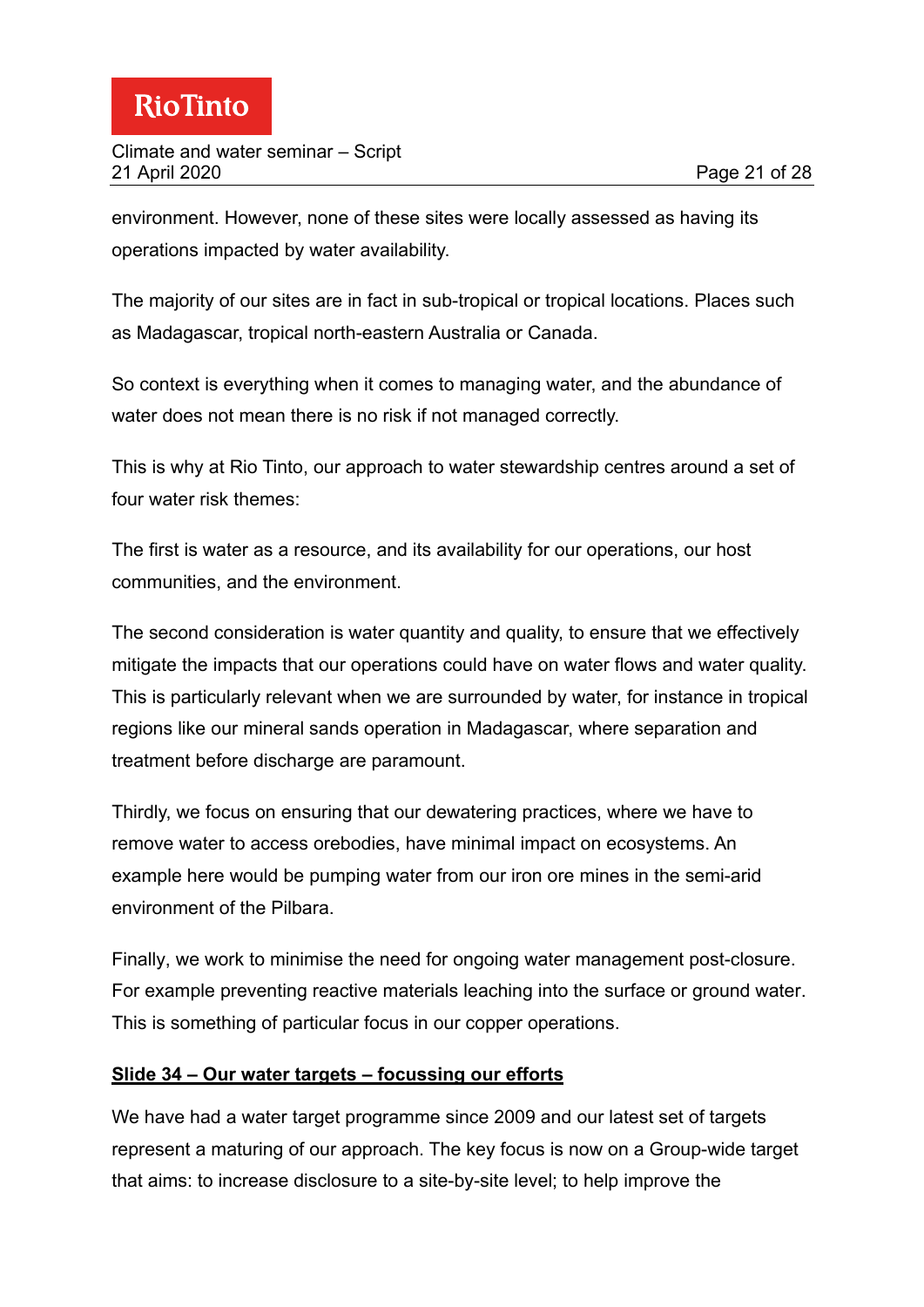awareness of water use in our industry; and to drive good water stewardship across all assets. The dataset from this programme will help us drive future targets to further build resilience in the face of climatic shifts.

In addition, water stewardship targets at six sites have been selected to address specific issues that require improvement in our business. These targets are based on a deep dive of the four water risk themes across the portfolio and represent a prioritised set of activities:

- 1. At our Pilbara Iron Ore business in Western Australia, we aim to complete six managed aquifer recharge investigations by 2023. These are studies into how to best re-establish groundwater levels following mining.
- 2. At the Oyu Tolgoi copper operation in Mongolia, we aim to maintain average annual water use efficiency at 550 litres per tonne of ore to concentrator, from 2019 to 2023.
- 3. At our Kennecott copper operation in Utah, by 2023, we are targeting a 5% reduction in imported water per tonne of ore milled at the concentrator, compared with the 2014-2018 baseline of 1,487 litres per tonne.
- 4. In the Northern Territory of Australia, ERA's Ranger uranium plant will achieve its total processed water inventory treatment volume plan by 2023. What this means is that all the processed water currently held on site will be treated to enable release to the natural environment.
- 5. Our QMM heavy mineral sands operation, in sub-tropical Madagascar, is currently developing a new site water management approach, which will be implemented by 2023.
- 6. And finally, by 2023, Queensland Alumina Limited will complete water-related improvement projects based on their 5-year environment strategy. These will include infrastructure upgrades and checks, and work on surface and groundwater interactions.

To give you a bit more flavour, let me highlight two case studies…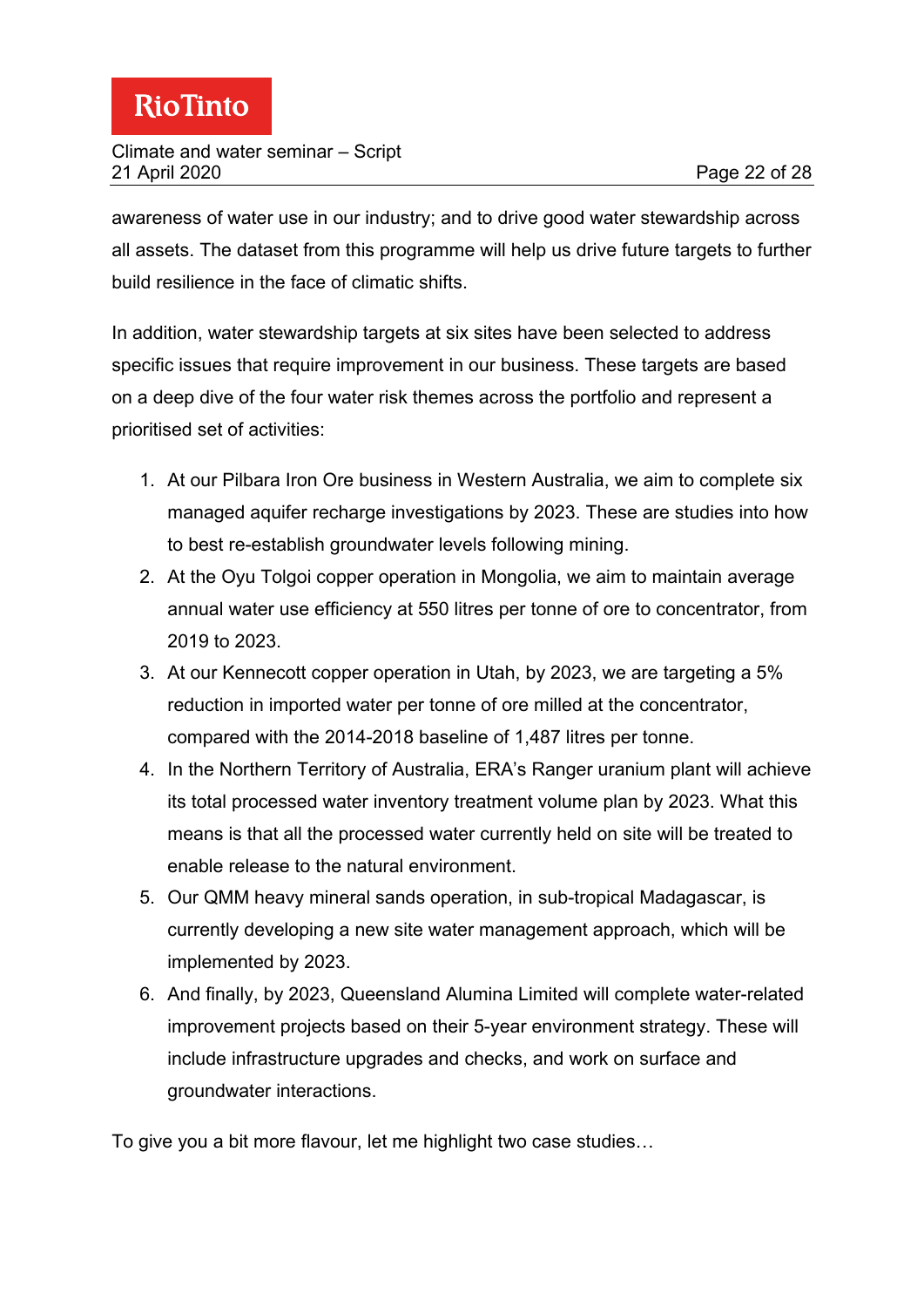#### **Slide 35 – Case study: Oyu Tolgoi, Mongolia**

Oyu Tolgoi is located in the arid, water-scarce environment of the southern Gobi desert of Mongolia.

When we designed the operation, one essential aspect was to ensure that we did not impact other water users, such as the nomadic herders.

The advanced design of our tailings thickener sees water volumes required to process the copper at half the industry average, with the recycling of more than 80% of that water.

Importantly, we draw our water from a deep aquifer of non-potable, saline water that has no connection to the shallow aquifers used by herders.

Also, as part of our engagement with local communities we have restored collapsed and unusable herder wells and installed additional wells where this was not possible.

Finally, to ensure transparency, we involve local communities in our water monitoring activities.

#### **Slide 36 – Case study: Pilbara Iron Ore**

At our iron ore business in the Pilbara in Western Australia, groundwater impacts associated with mining below the water table are a key focus for us.

We are carefully studying 'managed aquifer recharge' as a potential method to help with water management in the Pilbara.

This requires a thorough understanding of how water flows through, and is stored, underground, as well as how underground water is replenished.

Our work includes a number of field tests of this process across the Pilbara operations and the outcome of these will inform the implementation of aquifer management programmes across the business.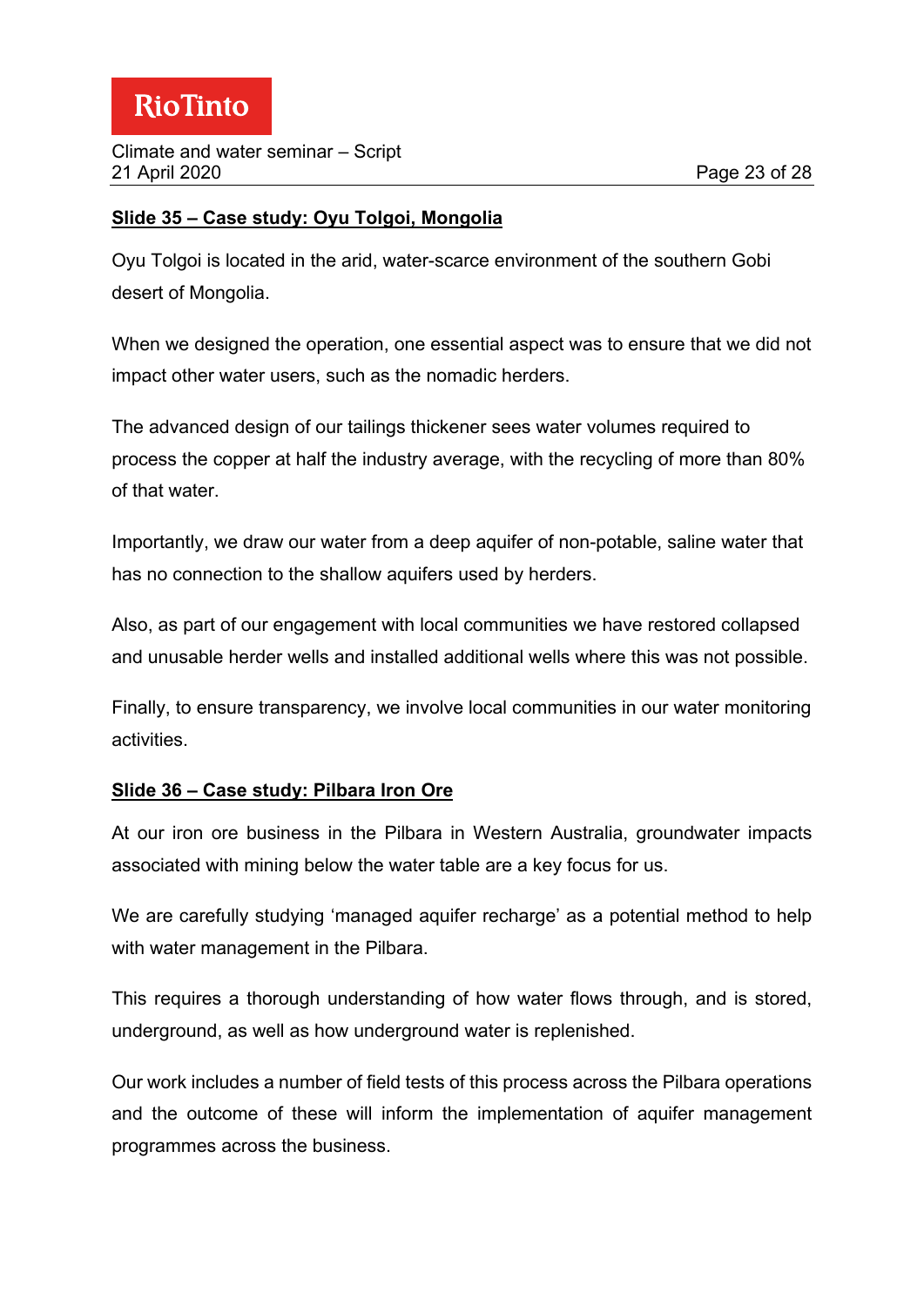To conclude then, first and foremost, we recognise the importance of water to the communities and environment in which we operate.

As well as rigorous management of daily water use in our operations, we are committed to carefully managing these resources over the life of operation. We are also increasing the disclosure of our water use for investors and other groups and have set clear targets for the focus areas in our business.

I will now hand over to our CFO Jakob Stausholm who will talk you through our investment approach.

#### **Slide 37 - Jakob Stausholm cover slide – Our investment approach**

#### **Slide 38 - Our commitment - \$1billion climate related spend in five years**

Thank you and welcome to everybody listening today. I am delighted to join you today, as sustainability is a topic that is close to my heart.

At Rio Tinto, our purpose is to produce the materials essential to human progress. We also want to be part of the solution to global challenges such as climate change.

You have just heard from JS, Peter and Nigel that we are taking a bottom-up, assetby-asset and numerical approach to meet our 2030 targets and long-term decarbonisation pathways.

As the CFO of Rio Tinto, I am pleased to tell you that what we are doing as a company on climate change and sustainability – so far - goes hand in hand with sound economics and shareholder value.

In February, we announced that we will spend \$1 billion in the next five years on climate-related expenditures. This includes, research and development, emissions reduction and climate resilience projects.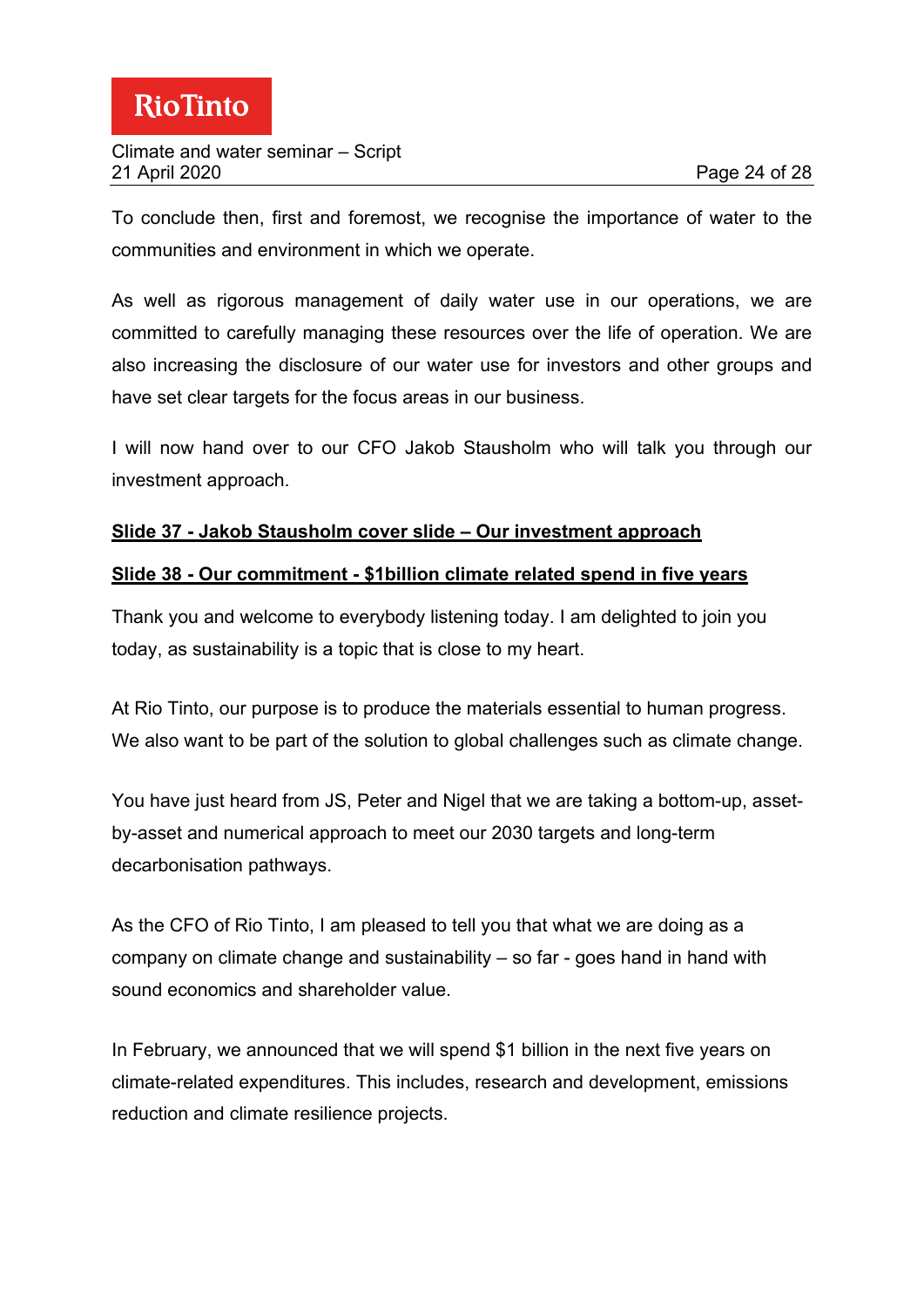Some of this will be expensed as opex and some will be capex. A portion of this we will undertake ourselves, but we will also work with partners on some of these initiatives.

Together with Alcoa, we will invest C\$55 million on R&D related expenditure for the Elysis JV over the next three years.

Recently, we also approved \$98 million in capex related to renewable projects at our newest iron ore mine, Koodaideri, which is under construction in the Pilbara.

# **Slide 39 - Rigorous bottom-up approach to investments**

You heard earlier that R&D spend and capital projects have been identified on a bottom-up basis by our Energy & Climate Change Centre of Excellence, Corporate Strategy and our Product Group teams to identify emissions reduction opportunities across our assets.

We have assessed around 60 projects in detail and developed marginal abatement cost curves for all our major assets.

From these 60 projects, we have selected those where it is technically and commercially feasible to achieve completion within the next 10 years.

Collectively, these projects are expected to deliver a 15% reduction in absolute emissions and 30% reduction in emissions intensity by 2030.

These projects undergo the same financial and investment analysis as all our investments. And so far, all of these are NPV positive. Whilst they may not be as profitable as some of our usual mine or infrastructure projects, they are all above our cost of capital and will continue to be subject to the very robust Rio Tinto capital allocation framework.

# **Slide 40 - …with spend on climate integral in our capital allocation**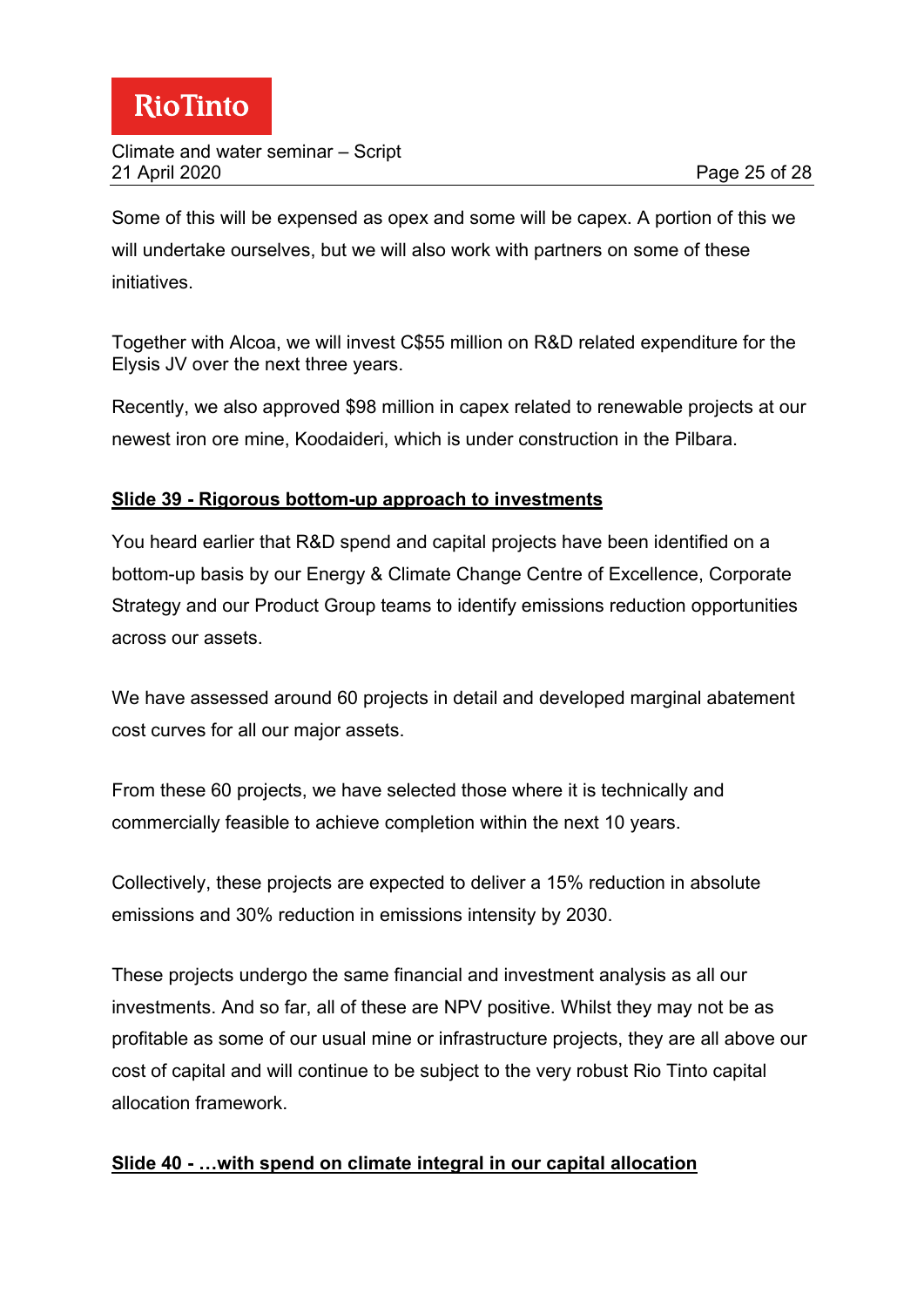#### Climate and water seminar – Script 21 April 2020 Page 26 of 28

We have been, and will continue to be, very disciplined in allocating capital expenditure. Of the portion of the \$1 billion climate expenditure that is capital, some will be sustaining capital but there will also be replacement and growth capex.

The investment in renewable power options at our Koodaideri project is a good example of the latter. Each project, though, will be slightly different. The Koodaideri renewables projects for example, were part of a new mine development for which an investment in power would be required. Here, we also had the benefit of existing infrastructure, which provided complimentary firming to the renewables.

The capital portion of the \$1 billion spend has already been included in our current capex guidance. Finally, I would like to note that this \$1 billion is for the next five years and we will need to spend more in the following five years to get to the 2030 target.

#### **Slide 41 - Sustainability supports our resilience and our competitiveness**

As I highlighted at our results presentation in February and our Investor Seminar in October of last year, Rio Tinto has a great starting base with regards to sustainability.

As JS and Peter have outlined, we do not extract fossil fuels, around 76% of the power we consume is from renewables, and our assets are at the bottom of CO2 intensity curves for their respective industries.

In 2019, we were able to further improve this position for both Kennecott and Escondida by switching to renewable power at both these assets so their position will improve during 2020.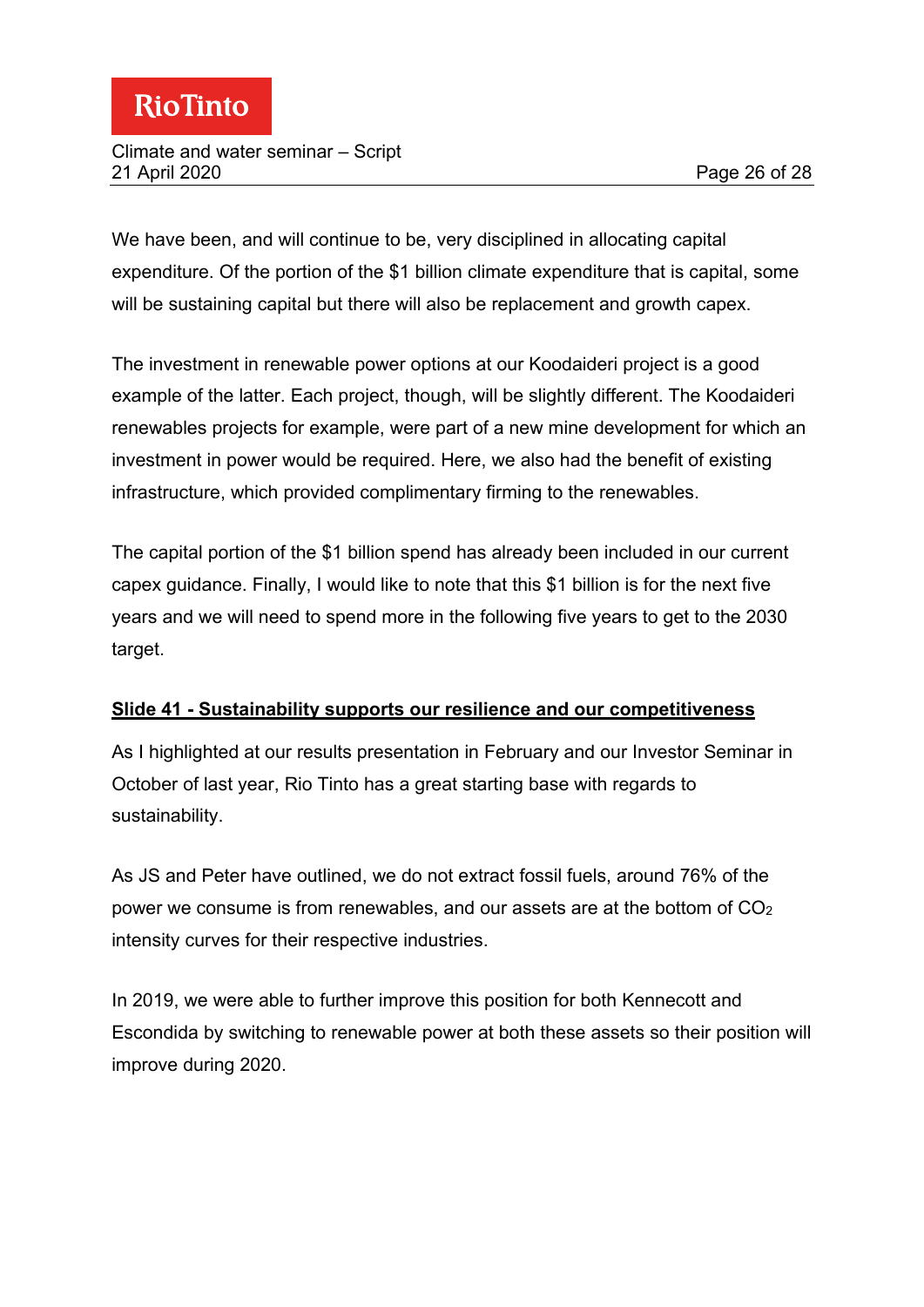Our assets are characterised by long mine life and very competitive cost structures, which drives unique resilience and create value to our shareholders and society at large.

This is expressed by consistently high payments of dividends and royalties & taxes combined with significant employment, offered directly and through our suppliers.

Our integrated, bottom-up and numerical approach to further improving the emissions of our business will protect and improve this starting point and further enhance our resilience.

I will now hand back to J-S to conclude the presentation.

### **Slide 43 – Summary – J-S Jacques**

Thank you Jakob.

# **Slide 44 – Our climate and water targets**

So, in summary. You will have seen today that our ambition is clear. On climate, to get to net zero by 2050. This is a massive undertaking. It means all our future growth will need to be carbon neutral. And we will need new technologies and partnerships to deliver it. We do not have a roadmap right now but we are working on it.

Our 2030 targets are based on detailed analysis. An additional 30% reduction in emissions intensity from our operations. An additional 15% reduction in absolute emissions from our operations. It comes on the back of a 46% reduction in greenhouse gas emissions since 2008.

Our targets were developed through detailed marginal abatement cost curve analysis (MACC), asset-by-asset. But of course we will try to do better and more quickly. We believe it is now about action and results.